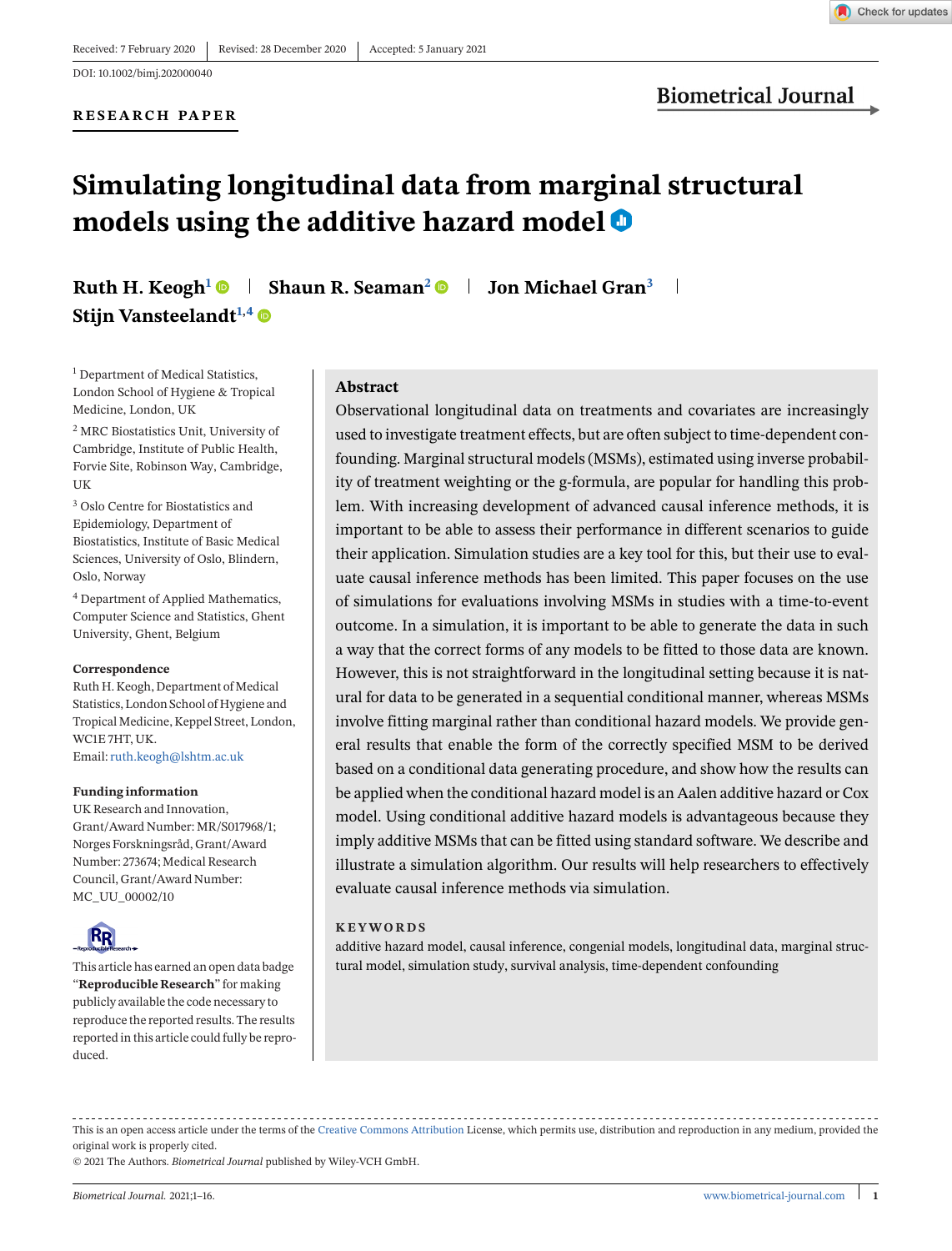## <span id="page-1-0"></span>**1 INTRODUCTION**

Observational longitudinal data are increasingly used to investigate the effects of treatments and exposures on health outcomes. To estimate treatment effects from observational data we must account for confounding of the treatment-outcome association, sometimes referred to as 'confounding by indication', and recent years have seen huge developments in statistical and epidemiological methods for this task. In this paper, we focus on the setting of estimating the joint effects of treatment across time-points on a time-to-event outcome using longitudinal data on treatment use and covariates, where time-dependent confounding is a specific challenge. When there is time-dependent confounding, standard analysis methods, such as Cox regression with adjustment for baseline or time-updated covariates, do not in general enable estimation of the causal effects of interest (Daniel et al., [2013\)](#page-14-0).

Several methods have been described for estimating the causal effects of longitudinal treatment regimes on time-toevent outcomes. Marginal structural models (MSM) estimated using inverse probability of treatment weighting (IPTW) for time-to-event outcomes were introduced by Hernán et al. [\(2000\)](#page-15-0), who described use of marginal structural Cox models (Cox MSM). Other methods include estimation of MSMs using the g-formula (also called g-computation) (Robins, [1986;](#page-15-0) Daniel et al., [2011;](#page-14-0) Keil et al., [2014\)](#page-15-0), structural nested accelerated failure time models (Robins, [1992;](#page-15-0) Hernán et al., [2005\)](#page-15-0), structural nested failure time models (Robins et al., [1992;](#page-15-0) Vansteelandt and Joffe, [2014\)](#page-15-0), structural nested cumulative failure time models (Picciotto et al., [2012\)](#page-15-0), and structural nested cumulative survival time models (Seaman et al., [2019\)](#page-15-0). A recent review (Clare et al., [2018\)](#page-14-0) found that among these, the Cox MSM approach is by far the most commonly used method in practice.

With the increasing development of more advanced causal inference methods, it is important to be able to evaluate method performance in different scenarios and make comparisons between methods to guide their use in practice. Simulation studies are a key tool for such investigations and can be used to assess properties such as bias, efficiency and coverage of confidence intervals. The results help analysts to choose which methods are most appropriate for answering research questions using their data. The importance of well-conducted simulation studies was highlighted by Morris et al. [\(2019\)](#page-15-0), who provide detailed guidance for their planning and reporting. In this paper, we focus on the use of simulation studies for evaluations involving MSMs in the setting of a time-to-event outcome using longitudinal data on treatment use and covariates. When conducting a simulation study, it is desirable to be able to generate the data in such a way that the correct form of any analysis model to be fitted to those data is known, so that we know that the analysis model is correctly specified. For example, suppose that we wished to use a simulation study to assess the performance of the IPTW estimation approach for MSMs when the models for the weights are mis-specified in some way. It would be important to know that the MSM itself is correctly specified, so that any bias in the estimates can be attributed to mis-specification of the models used for the weights. As a second example, suppose that we wished to use a simulation study to compare the relative efficiency of the estimates of survival probabilities obtained using IPTW and using the g-formula. To make a fair comparison, the models involved in each approach should be correctly specified.

Generating longitudinal and time-to-event data in such a way that the forms of models used in methods applied to the data are known is not straightforward. A reason for this is that it is natural for the data to be generated in a sequential conditional manner, generating each individual's covariates, treatment status, and survival status at each measurement time in turn conditional on the past, starting at time zero. This makes use of conditional models, including conditional hazard models for the time-to-event component. Analysis methods based on MSMs, on the other hand, make use of marginal (population average) rather than conditional hazard models. In this paper, we provide general results that enable the form of the correctly specified MSM for estimating causal treatment effects to be derived from an underlying conditional hazard model used in the data simulation procedure, and show how the results can be applied when the conditional hazard model is an additive hazard model (Aalen, [1989;](#page-14-0) Aalen et al., [2008\)](#page-14-0) or a Cox model (Cox, [1972\)](#page-14-0). We show that there is an advantage to using conditional additive hazard models for the data simulation, because this results in an additive form for the MSM, which can be fitted using standard software. The same does not hold for the Cox model. Martinussen and Vansteelandt [\(2013\)](#page-15-0) provided results on the relation between conditional and marginal Cox models and conditional and marginal additive hazard models in the point-treatment setting. This paper extends their results to the longitudinal setting with time-dependent confounding. Young and Tchetgen Tchetgen [\(2014\)](#page-15-0) investigated compatibility between conditional and marginal Cox models in the longitudinal and discrete-event-time setting under certain assumptions, but did not consider additive hazard models. We make use of earlier work on the g-formula (Robins, [1986;](#page-15-0) Keil et al., [2014;](#page-15-0) Daniel et al., [2013\)](#page-14-0) to provide general results on the derivation of marginal hazard models based on an underlying conditional hazard model for a very general situation with time-dependent confounding.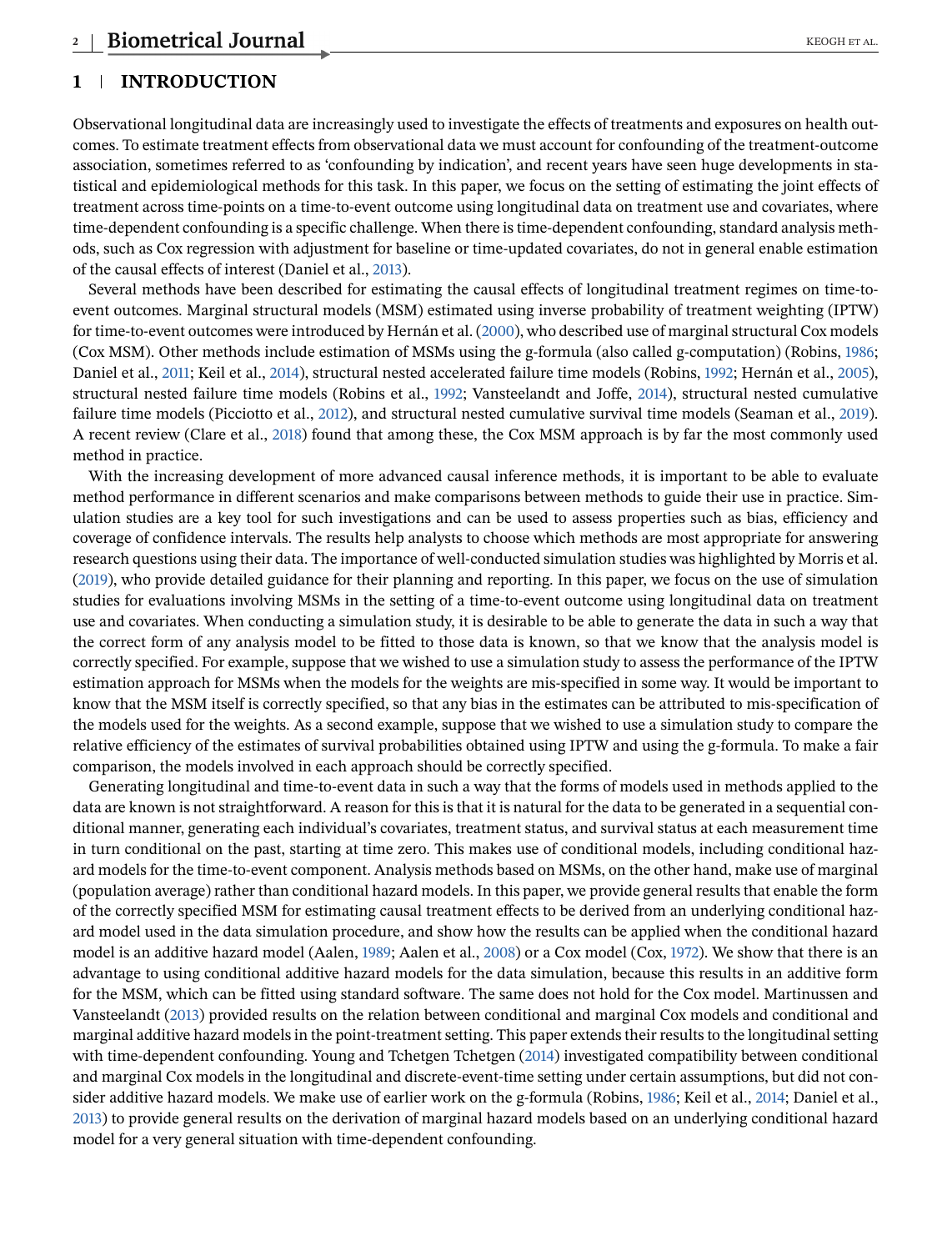<span id="page-2-0"></span>

**FIGURE 1** Causal directed acyclic graph (DAG) illustrating relationships between treatment A, time-dependent covariates L, an unmeasured frailty term U and time-to-event, illustrated for a discrete-time setting where  $Y_k = I(T > k)$ 

The primary aim of this paper is to show how to simulate longitudinal data on treatments and covariates together with a time-to-event outcome in such a way that the form of the MSM that specifies the marginal hazard of the outcome is known, and hence that we know or are able to derive the true values of its parameters and of causal estimands of interest such as risk differences or risk ratios. The general results that we provide concerning the relation between conditional and marginal hazard models are key to informing the simulation algorithm. Our results will help researchers to effectively evaluate causal inference methods via simulation; a task of high importance but which is currently very rarely performed. Havercroft and Didelez [\(2012\)](#page-15-0), Young et al. [\(2010\)](#page-15-0),and Young and Tchetgen Tchetgen [\(2014\)](#page-15-0) outlined algorithms for simulating longitudinal and time-to-event data to correspond with a specified Cox MSM, but their methods require restrictive assumptions about longitudinal relationships between variables or about distributions of variables, therefore limiting the simulation scenarios that can be generated—we discuss this earlier work in Section [7.](#page-11-0) We instead place an emphasis on use of additive hazard models, and the scenarios to which our results can be used are not limited, as in the earlier work.

The paper is organised as follows. In Section 2, we outline the longitudinal data set up and the notation. In Section [3,](#page-3-0) we review briefly why standard methods of analysis based on regression adjustment do not estimate the causal effects of interest and describe the use of MSMs in causal inference. Our main results are presented in Section [4,](#page-5-0) where we derive the relationship between a conditional hazard model and an MSM for the hazard and show the advantages of simulating data using an additive hazard model. In Section [5,](#page-8-0) we provide an example simulation algorithm and the algorithm is illustrated in Section [6.](#page-9-0) R code corresponding to the algorithm and the illustration is provided at https://github.com/ruthkeogh/causal\_sim. We conclude with a discussion in Section [7.](#page-11-0)

## **2 LONGITUDINAL DATA AND TIME-DEPENDENT CONFOUNDING**

We consider a study in which  $n$  individuals are observed at regular visits up until the earlier of the time of the event of interest and the censoring time. The visit times, assumed to be the same for everybody, are  $k = 0, 1, ..., K$ . At each visit we observe binary treatment status  $A_k$  and a set of time-dependent covariates  $L_k$ . A bar over a time-dependent variable indicates the history, that is  $\bar{A}_k = \{A_0, A_1, ..., A_k\}$  and  $\bar{L}_k = \{L_0, L_1, ..., L_k\}$ . We let  $\underline{A}_k = \{A_k, A_{k+1}, ..., A_K\}$  denote treatment<br>from visit k up to K. The event time is denoted T. For simplicity we assume that all from visit  $k$  up to  $K$ . The event time is denoted T. For simplicity we assume that all censoring is administrative at time  $K + 1$ , but the analysis methods that we focus on in this paper also accommodate loss to-follow-up and we discuss this in Section [7.](#page-11-0) Temporal causal relationships between variables are illustrated using a directed acyclic graph (DAG) in Figure 1. In the DAG the relationships are illustrated for a discrete-time setting where  $Y_k = I(T > k)$ . One can imagine extending the DAG by adding a series of small time intervals between each visit, at which  $I(T > t)$  is observed. As the time intervals become very small we approach the continuous time setting. The DAG also includes a variable  $U$ , which has direct effects on  $L_k$  and  $Y_k$  but not on  $A_k$ . U is an unmeasured individual frailty and we include it because it is realistic that such individual frailty effects exist in practice. Because U is not a confounder of the assocation between  $A_k$  and the outcome , the fact that it is unmeasured does not affect our ability to estimate causal effects of treatments.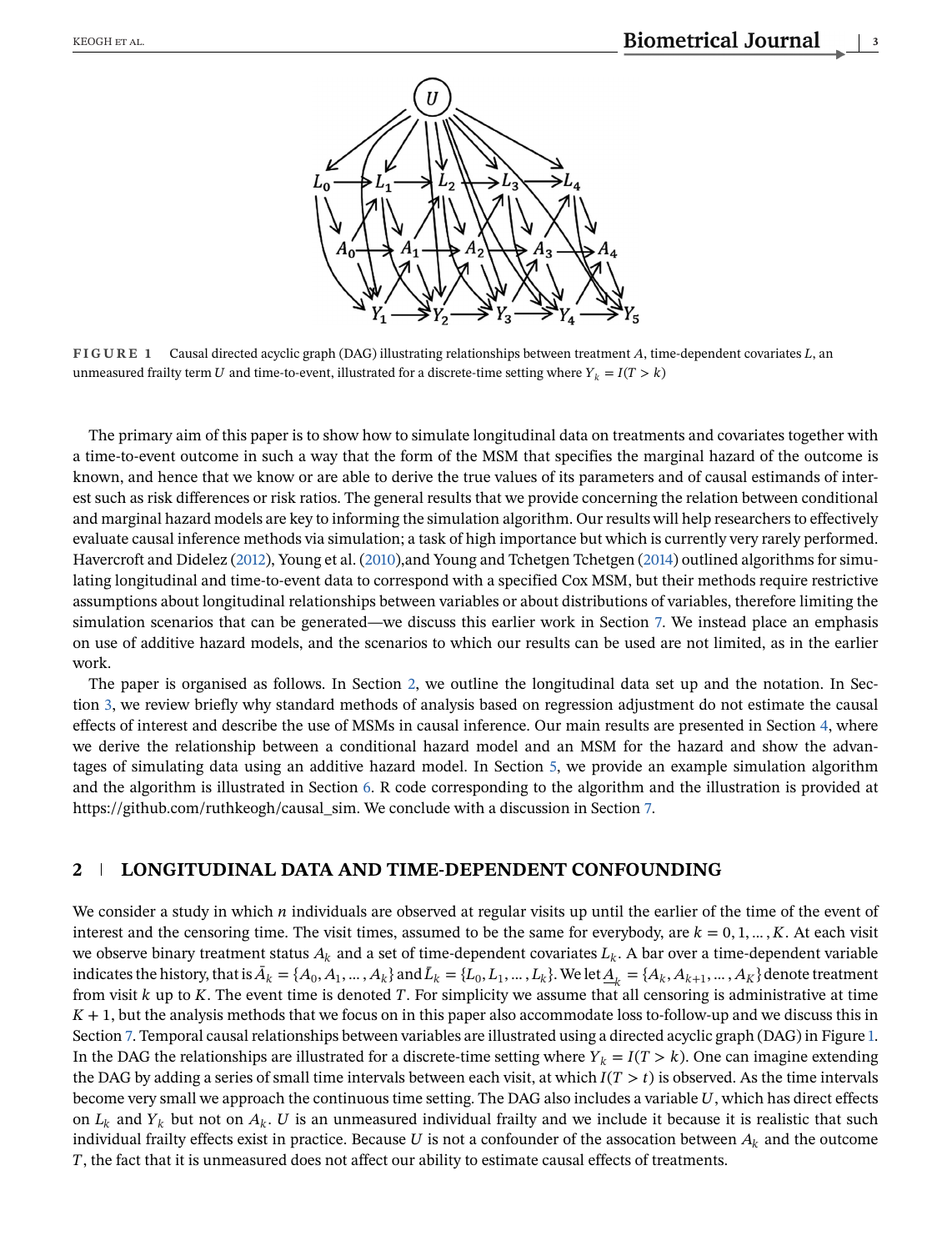# <span id="page-3-0"></span>**4** KEOGH et al.

It is possible to use the longitudinal data to estimate the impact of treatment at visit  $k$ ,  $A_k$  on the concurrent hazard, for example using a Cox regression with time-updated treatment variable and with adjustment for confounding by the past treatment and covariate history,  $(A_{k-1}, L_k)$ . This is discussed in Section 3.1. However, questions about causal joint effects<br>of treatments over time are more difficult to answer, due to the presence of time-dependent con of treatments over time are more difficult to answer, due to the presence of time-dependent confounding. An example of a question about causal joint treatment effects is whether there is a difference in the probability of survival up to  $\tau$ years had an individual been assigned by an intervention to have  $A = 1$  at all time points versus had they been assigned to have  $A = 0$  at all time points. Time-dependent confounding occurs when there are time-dependent covariates that predict subsequent treatment use, are affected by earlier treatment, and affect the outcome through pathways that are not just through subsequent treatment. The  $L_k$  are time-dependent confounders in the DAG in Figure [1.](#page-2-0) The DAG could be extended in various ways, in particular so that there are long term effects of  $L$  on  $A$  and vice versa. For example, we could add arrows from  $L_k$  to  $A_{k+1}$  and from  $A_k$  to  $L_{k+2}$ . Long term effects of A and L on survival could also be added, for example by adding arrows from  $L_k$  and  $A_k$  to  $Y_{k+2}$ .

## **3 ESTIMATING TREATMENT EFFECTS USING LONGITUDINAL DATA**

## **3.1 Traditional survival analysis**

We begin by briefly reviewing traditional methods of analysis for investigating the association between a time-dependent treatment variable and a time-to-event outcome. By far the most popular approach is Cox regression (Cox, [1972\)](#page-14-0). Consider a Cox regression model in which the hazard at time  $t$ , incorporating time-dependent covariates, is

$$
\lambda(t|\bar{A}_{\lfloor t \rfloor}, \bar{L}_{\lfloor t \rfloor}) = \lambda_0(t) \exp\left(\beta_{A0}A_{\lfloor t \rfloor} + I(t > 1) \sum_{j=1}^{\lfloor t \rfloor} \beta_{Aj}A_{\lfloor t \rfloor - j} + \sum_{j=0}^{\lfloor t \rfloor} \beta_{Lj}L_{\lfloor t \rfloor - j}\right) \tag{1}
$$

where  $A_{|t|}$  and  $L_{|t|}$  denote the values at the most recent visit prior to time t (in a slight abuse of standard notation, |t| is the largest integer less than t),  $\lambda_0(t)$  is the baseline hazard, and the  $\beta$  parameters are log hazard ratios. The hazard ratio  $\exp(\beta_{A0})$  is the instantaneous multiplicative effect of the current treatment  $A_{|t|}$  on the hazard among individuals at risk at time  $t$ , assumed to be the same for all  $t$ , adjusted for past variables (including past treatment), which are confounders of the association between  $A_{|t|}$  and the current hazard. The other model parameters do not have a straightforward interpretation. For example, the coefficient for  $A_{|t|-1}$ ,  $\beta_{A1}$ , is conditional on covariates that include  $A_{|t|}$  and  $L_{|t|}$ , which are on the mediating pathway from  $A_{|t|-1}$  to survival, and so its interpretation is complicated. Hence, the estimation of joint effects of treatments over time is not accommodated using the traditional Cox modelling approach with time-dependent covariates. Furthermore, a growing body of work has explained that hazard ratios do not have a straightforward causal interpretation (Hernán, [2010;](#page-15-0) Aalen et al., [2015;](#page-14-0) Martinussen et al., [2019\)](#page-15-0) and so there are subtleties in the interpretation of  $\beta_{A0}$  even when all confounders have been included.

Aalen's additive hazard model (Aalen, [1989;](#page-14-0) Aalen et al., [2008\)](#page-14-0) has been much less used in practice, but its attractive properties are increasingly being recognised (Martinussen and Vansteelandt, [2013\)](#page-15-0). Consider an additive hazard model in which the hazard at time  $t$ , incorporating time-dependent covariates, is

$$
\lambda(t|\bar{A}_{\lfloor t \rfloor}, \bar{L}_{\lfloor t \rfloor}) = \alpha_0(t) + \alpha_{A0}(t)A_{\lfloor t \rfloor} + I(t > 1) \sum_{j=1}^{\lfloor t \rfloor} \alpha_{Aj}(t)A_{\lfloor t \rfloor - j} + \sum_{j=0}^{\lfloor t \rfloor} \alpha_{Lj}(t)L_{\lfloor t \rfloor - j}
$$
(2)

where the parameters  $\alpha_0(t)$ ,  $\alpha_{\text{A}}(t)$ ,  $\alpha_{\text{L}}(t)$  ( $j = 0, ..., 4$ ) are arbitrary functions of time, meaning that the model is fully non-parametric. The results from the additive hazard model are typically presented as cumulative coefficients, for example  $\int_0^t \alpha_{A0}(s)ds$ . The discussion above about the interpretation of  $\beta_{A0}$  is equally relevant to  $\alpha_{A0}(t)$ , and again the presence of time-dependent confounding means that ioint effects of treatments over time can of time-dependent confounding means that joint effects of treatments over time cannot be estimated directly from the traditional additive hazard model. An advantage of the additive hazard model relative to the Cox model is that the parameters of the additive hazard model are collapsible, meaning that the parameter associated with a given covariate in a given model has the same interpretation as that in a model which is additionally adjusted for variables that are not associated with that covariate (Martinussen and Vansteelandt, [2013\)](#page-15-0). By contrast, hazard ratios are non-collapsible, meaning that the Cox model does not have this property. Collapsibility has implications for the relation between conditional models and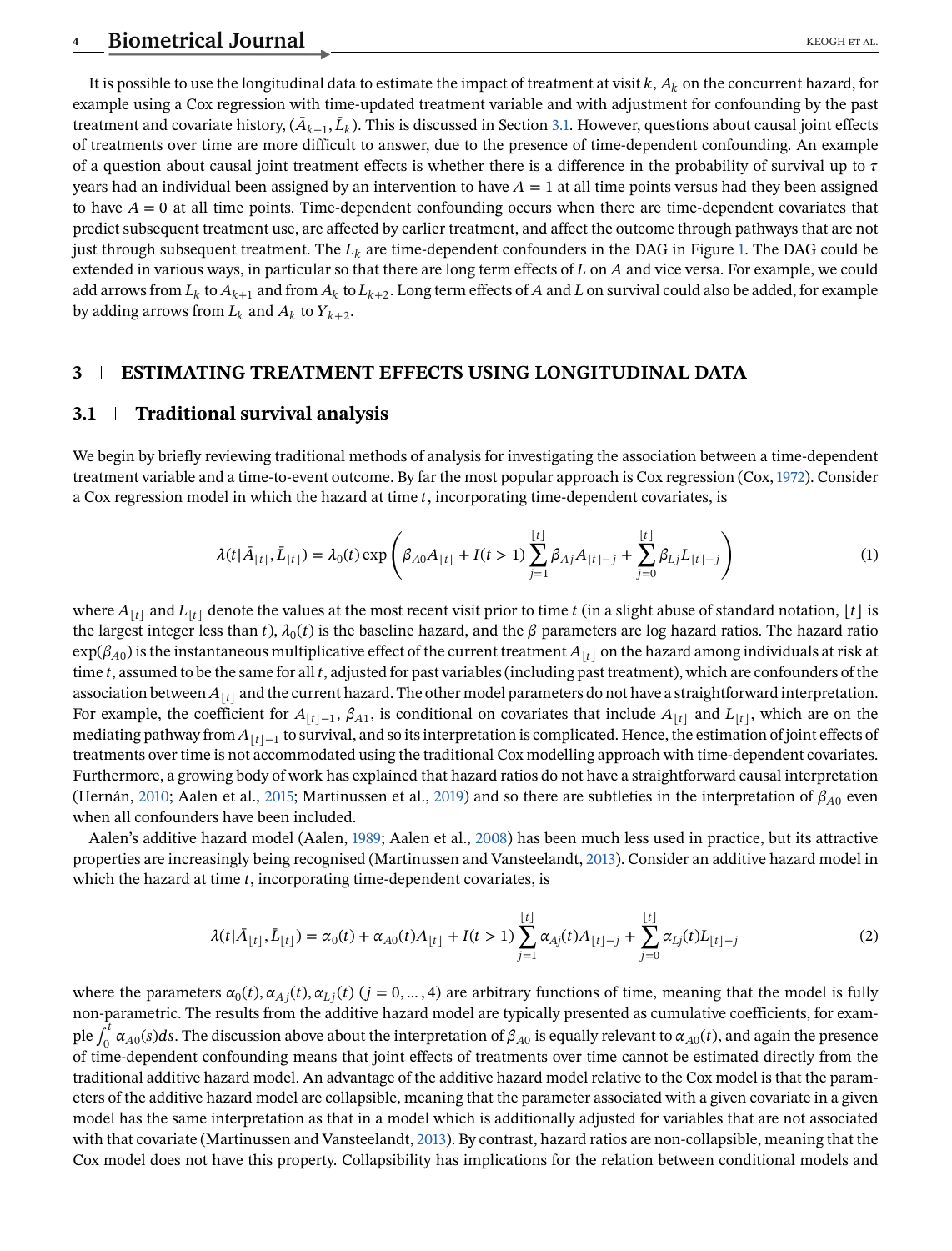<span id="page-4-0"></span>marginal models. In Section [4,](#page-5-0) we use this property to show that a conditional additive hazard model, of a form such as that in [\(2\)](#page-3-0), has a useful role in the simulation of longitudinal data in such a way that the form of the correctly specified MSM for the hazard is known.

## **3.2 Marginal structural hazard models**

MSMs are models for counterfactual outcomes. We let  $T^{\underline{a}_0}$  denote the counterfactual event time for a given individual had they followed treatment regime  $\underline{a}_0$  from visit 0 onwards. The marginal hazard at time *t* they followed treatment regime  $\underline{a}_0$  from visit 0 onwards. The marginal hazard at time  $t$  under the possibly counter-to-fact<br>treatment regime  $a$  is the hazard in the population if everyone were to follow that treatm treatment regime  $\underline{a}_0$  is the hazard in the population if everyone were to follow that treatment regime, and is denoted<br> $\lambda_{\pi^{a_0}}(t)$ .  $\lambda_{T_{-0}^{a}}(t)$ .

In the context of time-to-event outcomes, the MSM is usually assumed to take the Cox proportional hazards form

$$
\lambda_{T^{\underline{a}_0}}(t) = \lambda_0(t) \exp\left\{g(\bar{a}_{\lfloor t \rfloor}; \tilde{\beta}_A)\right\}
$$
\n(3)

where  $\lambda_0(t)$  is the baseline counterfactual hazard,  $\bar{a}_{1t}$  denotes treatment pattern up to the most recent visit prior to time *t*,  $g(\bar{a}_{\lfloor t\rfloor}; \beta_A)$  is a function (to be specified) of treatment pattern  $\bar{a}_{\lfloor t\rfloor}$ , and  $\beta_A$  is a vector of log hazard ratios. The hazard model could take any form, however, and we also consider MSMs based on model could take any form, however, and we also consider MSMs based on Aalen's additive hazard model:

$$
\lambda_{T^{\underline{a}_0}}(t) = \tilde{\alpha}_0(t) + g(\bar{a}_{\lfloor t \rfloor}; \tilde{\alpha}_A(t)) \tag{4}
$$

The MSM must specify how the hazard at time *t* depends on the history of treatment up to time *t*,  $\bar{a}_{|t|}$ , through the function  $g(\cdot)$ . In a simple form for the MSM, the hazard at time t is specified to depend only on the current level of treatment, so that  $g(\bar{a}_{[t]}; \beta_A) = \beta_A a_{[t]}$  in the Cox MSM and  $g(\bar{a}_{[t]}; \tilde{\alpha}_A(t)) = \tilde{\alpha}_A(t) a_{[t]}$  in the Aalen MSM. Other exam- $(y - \mu)$ ples are for the hazard at *t* to depend on duration of treatment, using  $g(\bar{a}_{\lfloor t \rfloor}; \beta)$ and  $g(\bar{a}_{[t]}; \tilde{\alpha}_A(t)) = \tilde{\alpha}_A(t) \sum_{j=0}^{[t]} a_{[t]-j}$  in the Aalen MSM, or on the history of treatment through main effect terms for  $\sum_{i=1}^{\lfloor t \rfloor}$  $\lim_{j=0} a_{\lfloor t \rfloor-j}$  in the Cox MSM treatment at each visit, using  $g(\bar{a}_{[t]}; \tilde{\beta}_A) = \sum_{j=0}^{[t]} \tilde{\beta}_{Aj} a_{[t]-j}$  in the Cox MSM and  $g(\bar{a}_{[t]}; \tilde{\alpha}_A(t)) = \sum_{j=0}^{[t]} \tilde{\alpha}_{Aj}(t) a_{[t]-j}$  in the Aalen MSM.

When there is confounding an MSM cannot be estimated by fitting the model to the observed data using standard regression. The most commonly used estimation approach uses IPTW, in which individuals are reweighted using timedependent weights (Daniel et al., [2013;](#page-14-0) Cole and Hernán, [2008\)](#page-14-0). Further details on the weights are given in the Supporting Information (Section A1). MSMs can also be estimated using the g-formula (Robins,[1986;](#page-15-0) Daniel et al., [2011\)](#page-14-0), and the methods described in Section [4](#page-5-0) make use of this. The use of MSMs estimated using these methods to estimate causal effects of joint treatments over time involves the four key assumptions of no interference, positivity, consistency, and conditional exchangeability (no unmeasured confounding) (Robins et al., [2000;](#page-15-0) VanderWeele, [2009;](#page-15-0) Daniel et al., [2013\)](#page-14-0). The no interference assumption is that the counterfactual event time for a given individual,  $T_{\alpha}^{\alpha}$ , does not depend on the treatment received by any other individuals. The positivity assumption is that each individual has a strictly non-zero probability of receiving each given pattern of treatments over time. Consistency means that an individual's observed outcome is equal to the counterfactual outcome when the assigned treatment pattern is set to that which was actually received, i.e.  $T_i = T_i^{-0,i}$ .<br>The conditional optimizes resulting commution and to approve a formalizes  $T^{\bar{A}_{k-1},a_{i-1}}$ , a The conditional exchangeability assumption can be expressed formally as  $T^{A_{k-1}, \underline{a}_k} \perp A_k | \overline{A}_{k-1}, \overline{L}_k, T \ge k$  for all feasible  $\alpha$ , where  $T^{\overline{A}_{k-1}, \underline{a}_k}$  denotes the counterfectual event time had an individ  $\underline{a}_k$ , where  $T^{A_{k-1},\underline{a}_k}$  denotes the counterfactual event time had an individual followed their observed treatment pattern up<br>to time  $k-1$   $\bar{A}_{k-1}$  and had their treatments been set to  $a$  -from time  $k$  onw to time  $k-1$ ,  $\bar{A}_{k-1}$ , and had their treatments been set to  $\underline{a}_k$  from time  $k$  onwards, given survival to time  $k$ . The conditional<br>exchangeability assumption means that among individuals who remain at risk of t

exchangeability assumption means that among individuals who remain at risk of the event at time  $k$ , the treatment  $A_k$ received at time k may depend on past treatment and covariates  $\bar{A}_{k-1}$  and  $\bar{L}_k$ , but that, conditional on these, it does not<br>depend on the remaining lifetime that would apply if all future treatments were set to a depend on the remaining lifetime that would apply if all future treatments were set to any particular values  $a_{i}$ .

The Cox MSM gives rise to estimates of the log hazard ratios  $\beta_A$ , and the Aalen MSM to estimates of cumulative regres-<br>experiences  $f^t$   $\tilde{x}$ , (c) de Aanatal in Saction 2.1 hazard hazal actives to rakish include haza sion coefficients  $\int_0^L \tilde{\alpha}_A(s)ds$ . As noted in Section [3.1,](#page-3-0) hazard-based estimands, which include hazard ratios from a Cox<br>model and cumulative regression coefficients from Aalen's additive hazard model, have been show model and cumulative regression coefficients from Aalen's additive hazard model, have been shown not to have a direct causal interpretation. Therefore, it is desirable to translate the estimates from the MSM into an estimate for a causal estimand such as a risk difference or a risk ratio. For example, the marginal risk difference at time  $t$  had all individuals been treated up to time *t* versus had all individuals not been treated up to time *t* is  $Pr(T^{a}o^{-1} \ge t) - Pr(T^{a}o^{-0} > t)$ Based on the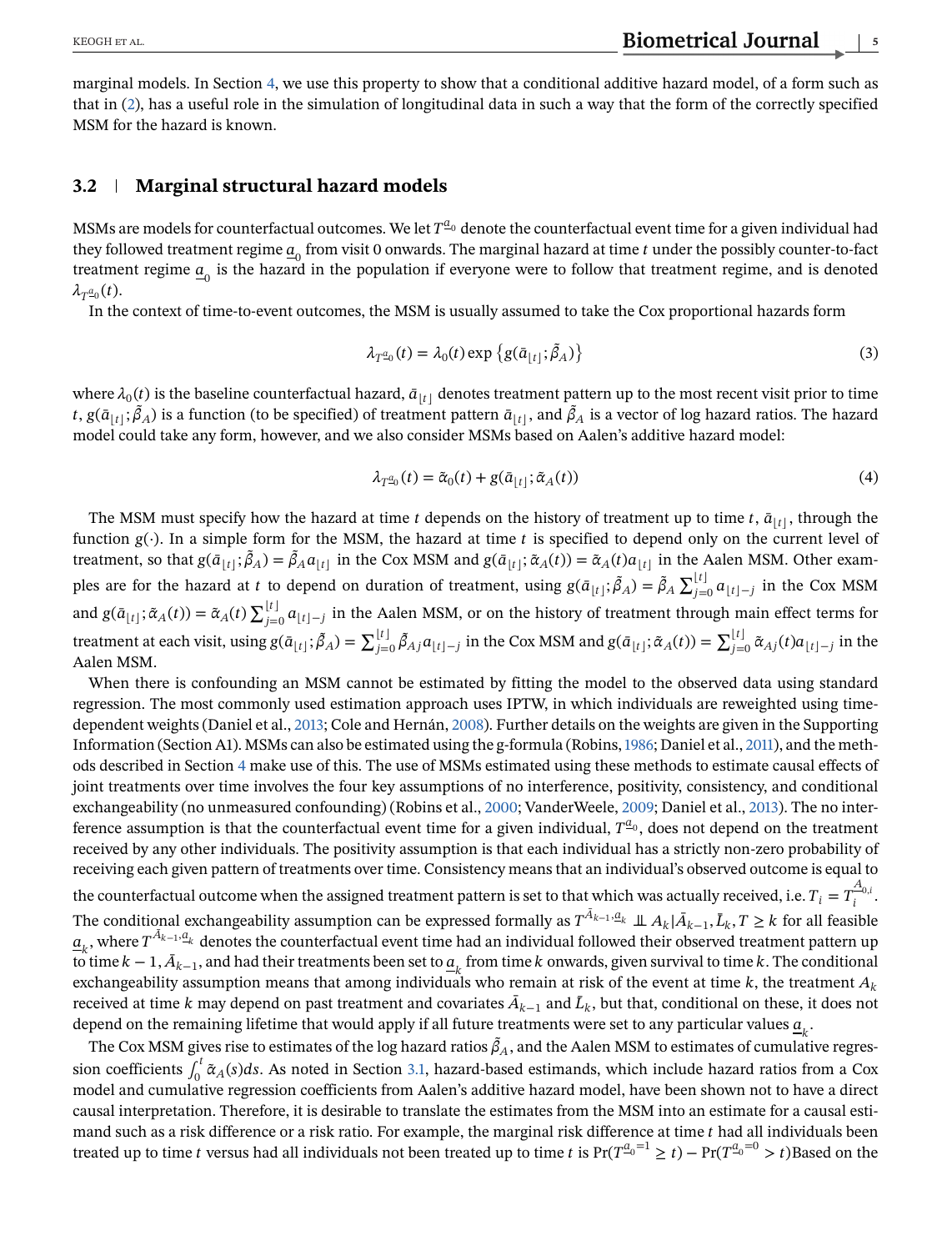<span id="page-5-0"></span>Cox MSM in  $(3)$ , the counterfactual survival probability at time t is

$$
\Pr(T^{\underline{a}_0} \ge t) = \exp\left(-e^{g(a_0;\tilde{\beta}_A)} \int_0^1 \lambda_0(s)ds - e^{g(\bar{a}_1;\tilde{\beta}_A)} \int_1^2 \lambda_0(s)ds \cdots - e^{g(\bar{a}_{|t|};\tilde{\beta}_A)} \int_{|t|}^t \lambda_0(s)ds\right) \tag{5}
$$

where the baseline cumulative hazard can be estimated using (an inverse probability weighted) Breslow's estimator. The counterfactual survival probability based on the Aalen MSM in [\(4\)](#page-4-0) is

$$
\Pr(T^{\underline{a}_0} \ge t) = \exp\left(-\int_0^t \tilde{\alpha}_0(s)ds - \int_0^1 g(a_0;\tilde{\alpha}_A(s))ds - \int_1^2 g(\bar{a}_1;\tilde{\alpha}_A(s))ds - \int_{\lfloor t \rfloor}^t g(\bar{a}_{\lfloor t \rfloor};\tilde{\alpha}_A(s))ds\right) \tag{6}
$$

## **4 SIMULATION FROM MSMs**

As noted in Section [1,](#page-1-0) when conducting a simulation study to evaluate and compare the properties of analysis methods, it is important to be able to generate the data in such a way that the forms of any models to be estimated using the simulated data are known based on the data generating mechanism. In our context, for evaluations involving MSMs it is therefore important to know the correct form of the MSM, and hence know or be able to derive the true values of its parameters and of causal estimands of interest such as risk differences or risk ratios. It may also be of interest in some contexts to evaluate the impact of using a mis-specfied MSM, in which case we need to understand how the model under consideration differs from the correctly specified MSM.

When simulating longitudinal and time-to-event data, such as for the situation depicted in the DAG in Figure [1,](#page-2-0) it is natural to generate the data sequentially in time. We provide a detailed algorithm in Section [5.](#page-8-0) Briefly, the procedure starts by generating U, then  $L_0|U$ , then  $A_0|L_0, U$ , and then event times in period  $0 < t < 1$  using the hazard  $\lambda(t|A_0, L_0, U)$ . The next step is to generate  $L_1|A_0, L_0, U, T \ge 1$ , followed by  $A_1|A_0, L_0, L_1, U, T \ge 1$ , and then event times in period  $1 \le t < 2$ using the hazard  $\lambda(t|A_0, A_1, L_0, L_1, U)$ . Analogous steps are then carried out for each of visits 2, 3 and so on up to K. This procedure uses the conditional hazards  $\lambda(t|\bar{A}_1, \bar{L}_1, U)$ . The MSM describes instead the marginal hazard, which is a function only of the assigned treatment up to time  $t, \bar{A}_1, \ldots, \bar{A}_n$  and not of  $\bar{L}_1, \ldots,$ function only of the assigned treatment up to time t,  $\bar{a}_{|t|}$ , and not of  $\bar{L}_{|t|}$  or U. The question therefore arises as to what the form of the MSM is under the sequential data generating procedure outlined above, which uses a conditional hazard model and conditional models for the time-dependent covariates.

#### **4.1 Link between conditional and marginal hazard models**

In this section we derive general results for the link between the conditional models used to simulate the longitudinal and time-to-event data and the MSM  $\lambda_{T_{0}}(t)$ . These general results are then used in the context of additive hazard models and Cox models. This extends some of the work of Martinussen and Vansteelandt [\(2013\)](#page-15-0) to the longitudinal setting. Our overall approach is to first use the g-formula for time-to-event outcomes (Robins, [1986;](#page-15-0) Keil et al., [2014;](#page-15-0) Daniel et al., [2013\)](#page-14-0) to express the survivor function for counterfactual event times,  $Pr(T^{\underline{a}} \ge t)$ , in terms of conditional distributions of observed event times and variables  $A, L, U$ , and then use the fact that the hazard can be expr observed event times and variables A, L, U, and then use the fact that the hazard can be expressed as minus the derivative of the log of the survivor function:  $\lambda_{T^{a_0}}(t) = -\frac{\frac{a}{dt} Pr(T^{a_0} \ge t)}{Pr(T^{a_0} \ge t)}$ . We first consider the effect of treatment at time 0,  $a_0$ , on the hazard at times  $0 < t < 1$  and then the effect of treatment at t the hazard at times  $0 < t < 1$ , and then the effect of treatment at times 0 and 1 on the hazard at times  $1 \le t < 2$ , and so on so on.

The DAG in Figure [1](#page-2-0) is just one example of a situation to which the general results given in this section apply. The results also apply for extended settings, noted in Section [2,](#page-2-0) in which there could be longer term effects of  $L$  on  $A$  and vice versa, and longer term effects of  $A$  and  $L$  on the hazard. The results do not rely on the existence of the unobserved variable . We focus on a setting in which events are observed in continuous time.

By averaging over  $L_0$  and U, the marginal survival probability  $Pr(T^{\underline{a}} \geq t)$  for  $0 < t < 1$  can be expressed as

$$
Pr(T^{a_0} \ge t) = \int Pr(T^{a_0} \ge t | L_0, U) f(L_0, U) dL_0 dU
$$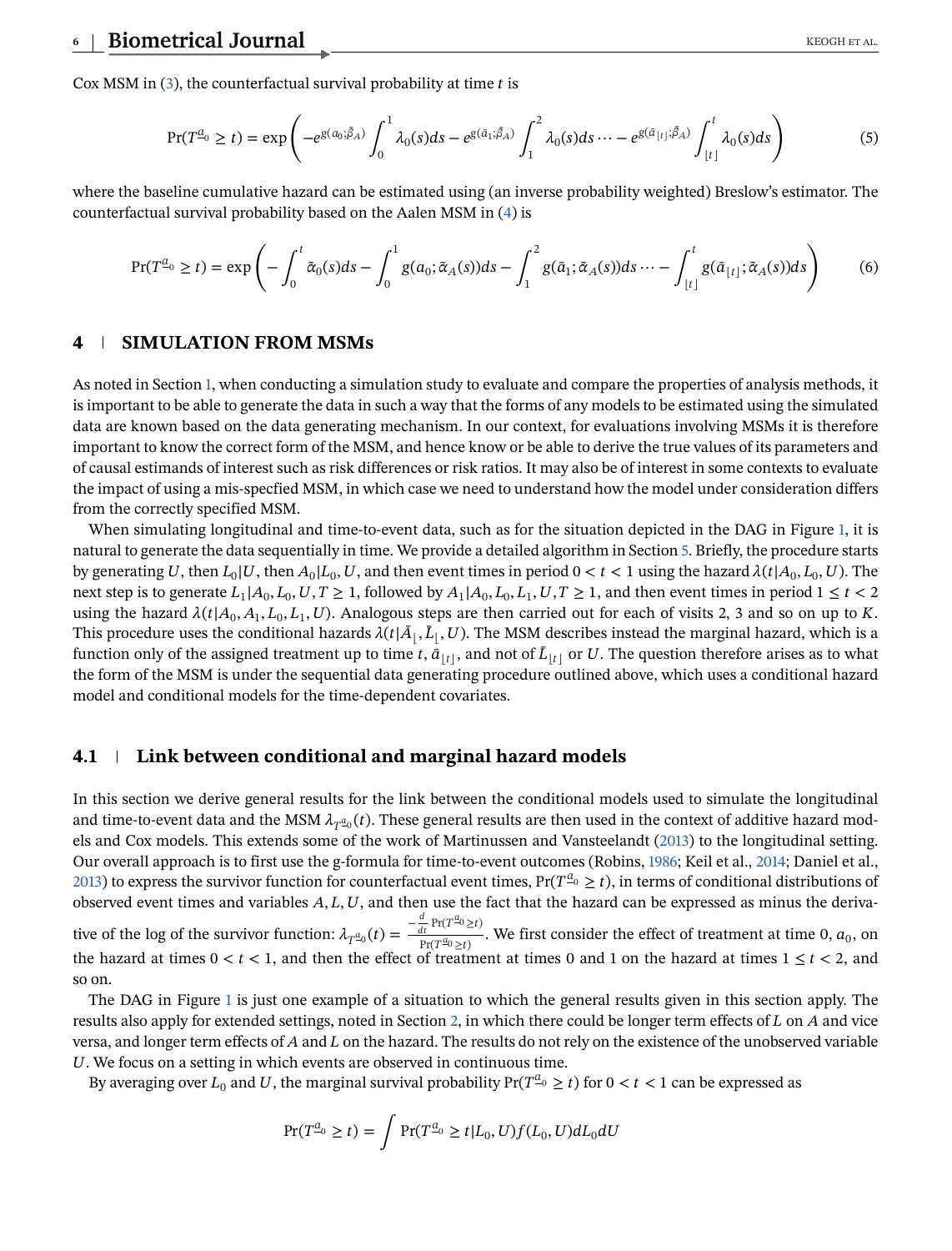$$
= \int \Pr(T \ge t | A_0 = a_0, L_0, U) f(L_0, U) dL_0 dU \tag{7}
$$

<span id="page-6-0"></span>where the second line follows from the conditional exchangeability assumption  $T_{\alpha}^{\alpha} \perp A_0 | L_0$  and consistency. Using the relation between the hazard and the survivor function the hazard corresponding to the survival function in (7) can be written

$$
\lambda_{T^{a_0}}(t) = \frac{-\int \frac{a}{dt} \Pr(T \ge t | A_0 = a_0, L_0, U) f(L_0, U) dL_0 dU}{\int \Pr(T \ge t | A_0 = a_0, L_0, U) f(L_0, U) dL_0 dU}
$$
\n
$$
= \frac{\int \lambda(t | A_0 = a_0, L_0, U) \Pr(T \ge t | A_0 = a_0, L_0, U) f(L_0, U) dL_0 dU}{\int \Pr(T \ge t | A_0 = a_0, L_0, U) f(L_0, U) dL_0 dU}
$$
\n
$$
= \frac{E_{L_0, U} \{\lambda(t | A_0 = a_0, L_0, U) \Pr(T \ge t | A_0 = a_0, L_0, U)\}}{E_{L_0, U} \{\Pr(T \ge t | A_0 = a_0, L_0, U)\}}
$$
\n
$$
= \frac{E_{L_0, U} \{\lambda(t | A_0 = a_0, L_0, U) \exp(-\int_0^t \lambda(s | A_0 = a_0, L_0, U) ds)\}}{E_{L_0, U} \{\exp(-\int_0^t \lambda(s | A_0 = a_0, L_0, U) ds)\}}
$$
\n(8)

where  $E_{L_0,U}(\cdot)$  denotes the expectation over the joint distribution of  $L_0$  and U. For  $0 < t < 1$ , the MSM  $\lambda_{T_{-0}}(t)$  can therefore be expressed as a function of the conditional hazard  $\lambda(t|A_0 = a_0, L_0, U)$  and conditional distributions of variables  $A_0, L_0, U$ .

Next, we derive an expression for the marginal survivor function  $Pr(T^{\underline{a}} \ge t)$  for  $1 \le t < 2$ , followed by an expression for the corresponding hazard. To derive the survivor function, first consider averaging over the baseline variables  $L_0$  and  $U$ :

$$
\Pr(T^{a} \circ \ge t) = \int \Pr(T^{a} \circ \ge t | A_{0} = a_{0}, L_{0}, U, T^{a} \circ \ge 1) \Pr(T^{a} \circ \ge 1 | A_{0} = a_{0}, L_{0}, U) f(L_{0}, U) dL_{0} dU
$$

$$
= \int \Pr(T^{a} \circ \ge t | A_{0} = a_{0}, L_{0}, U, T \ge 1) \Pr(T \ge 1 | A_{0} = a_{0}, L_{0}, U) f(L_{0}, U) dL_{0} dU. \tag{9}
$$

The second line follows because the events that  $T^{\underline{a}}_0 \ge 1$  and  $T \ge 1$  are the same for individuals with  $A_0 = a_0$ . In the next step we first average over  $L_1|L_0, U, T \ge 1$  and then use the conditional exchangeability assumption  $T^{a}$ <sup>0</sup>  $\perp \!\!\!\perp A_1 | \bar{L}_1, A_0 = a_0, T \geq 1$  and consistency to give

$$
\Pr(T^{a_0} \ge t) = \int \Pr(T^{a_0} \ge t | A_0 = a_0, \bar{L}_1, U, T \ge 1) \Pr(T \ge 1 | A_0 = a_0, L_0, U)
$$
  
\n
$$
\times f(L_1 | A_0 = a_0, L_0, U, T \ge 1) f(L_0, U) d\bar{L}_1 dU
$$
  
\n
$$
= \int \Pr(T \ge t | A_0 = a_0, A_1 = a_1, \bar{L}_1, U, T \ge 1) \Pr(T \ge 1 | A_0 = a_0, L_0, U)
$$
  
\n
$$
\times f(L_1 | A_0 = a_0, L_0, U, T \ge 1) f(L_0, U) d\bar{L}_1 dU
$$
  
\n
$$
= E_{L_0, U} [E_{L_1 | A_0 = a_0, L_0, U, T \ge 1} \{ \Pr(T \ge t | \bar{A}_1 = \bar{a}_1, \bar{L}_1, U, T \ge 1) \Pr(T \ge 1 | A_0 = a_0, L_0, U) \} ]
$$
(10)

Finally, using the relation between the hazard and survivor function it can be shown that for  $1 \le t < 2$ 

$$
\lambda_{T^{a_0}}(t) = \frac{E_{L_0,U}\Big[E_{L_1|A_0=a_0,L_0,U,T\geq 1}\Big\{\lambda(t|\bar{A}_1=\bar{a}_1,\bar{L}_1,U)\exp\Big(-\int_0^1\lambda(s|A_0=a_0,L_0,U)ds-\int_1^t\lambda(s|\bar{A}_1=\bar{a}_1,\bar{L}_1,U)ds\Big)\Big\}\Big]}{E_{L_0,U}\Big[E_{L_1|A_0=a_0,L_0,U,T\geq 1}\Big\{\exp\Big(-\int_0^1\lambda(s|A_0=a_0,L_0,U)ds-\int_1^t\lambda(s|\bar{A}_1=\bar{a}_1,\bar{L}_1,U)ds\Big)\Big\}\Big]}
$$
(11)

It follows that for  $1 \le t < 2$  the MSM  $\lambda_{T^{a_0}}(t)$  can be expressed as a function of the conditional hazard  $\lambda(t|\bar{A}_1, \bar{L}_1, U)$  and conditional distributions of variables  $\bar{A}$ ,  $\bar{L}$ ,  $\bar{L}$ conditional distributions of variables  $\bar{A}_1, \bar{L}_1, U$ .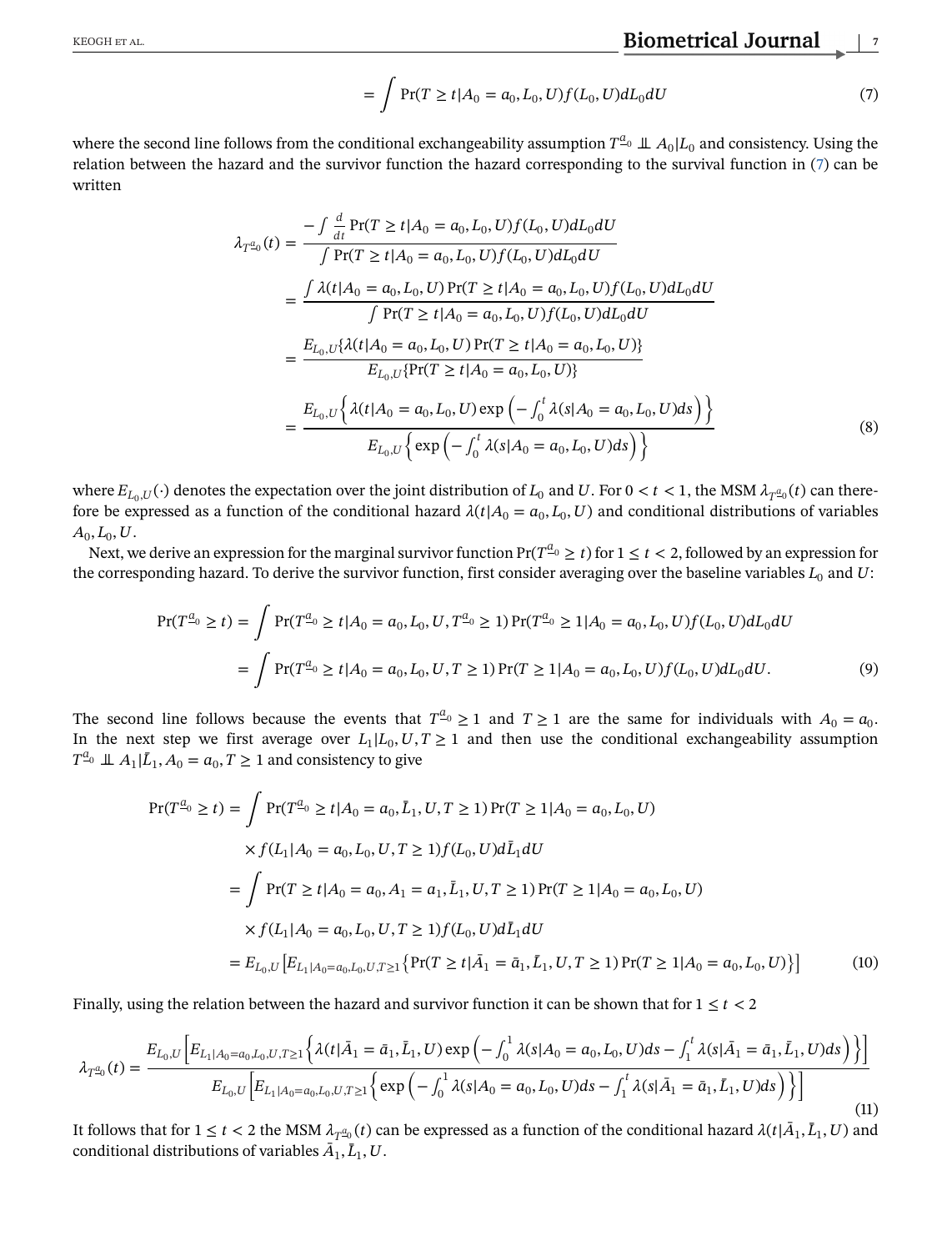<span id="page-7-0"></span>A general expression for the MSM at times  $k \le t \le k+1$  is

$$
\lambda_{T_{-0}}(t) = \frac{E_{L_0,U}\left[E_{L_1|A_0=a_0,L_0,U,T\geq 1}\left\{\cdots E_{L_k|\bar{A}_{k-1}=\bar{a}_{k-1},L_{k-1},U,T\geq k}\left(\lambda(t|\bar{A}_k=\bar{a}_k,\bar{L}_k,U,\mathcal{Q}_k)\right)\right\}\right]}{E_{L_0,U}\left[E_{L_1|A_0=a_0,L_0,U,T\geq 1}\left\{\cdots E_{L_k|\bar{A}_{k-1}=\bar{a}_{k-1},\bar{L}_{k-1},U,T\geq k}(Q_k)\right\}\right]}
$$
(12)

where  $Q_k = \prod_{j=0}^{k-1} \exp(-\int_j^{j+1} \lambda(s|\bar{A}_j = a_j, \bar{L}_j, U) ds) \exp(-\int_k^t \lambda(s|\bar{A}_k = a_k, \bar{L}_k, U) ds)$ .<br>The above results show how the MSM  $\lambda_{i,j}$  (t) can be expressed in terms of the condition

The above results show how the MSM  $\lambda_{T^{a_0}}(t)$  can be expressed in terms of the conditional hazard model for the observed data,  $\lambda(t|\bar{A}_{[t]}, \bar{L}_{[t]}, U)$ , and conditional distributions for the observed time-dependent covariates. The results were derived<br>by making use of the a-formula. We next apply these results to the situations in which the by making use of the g-formula. We next apply these results to the situations in which the conditional hazard model  $\lambda(t|\bar A_{\lfloor t \rfloor}, L_{\lfloor t \rfloor}, U)$  follows an Aalen additive hazard model or a Cox model.

## **4.2 Results using conditional additive hazard models**

Suppose that the conditional hazard model is of the additive form

$$
\lambda(t|\bar{A}_{\lfloor t \rfloor}, \bar{L}_{\lfloor t \rfloor}, U) = \alpha_0(t) + \alpha_A^{\top}(t)v(\bar{A}_{\lfloor t \rfloor}) + \alpha_L^{\top}(t)w(\bar{L}_{\lfloor t \rfloor}) + \alpha_U(t)U
$$
\n(13)

where  $\alpha_A(t)$  and  $\alpha_L(t)$  are vectors of parameters and the hazard at time t depends on a known vector function of  $A_{\lfloor t \rfloor}$ ,  $v(A_{[t]})$ , and a known vector function of  $\overline{L}_{[t]}$ ,  $w(\overline{L}_{[t]})$ .<br>It can be shown that  $\lambda_{[s]}$  (t) also takes the form of a

It can be shown that  $\lambda_{T^{a_0}}(t)$  also takes the form of an additive hazard model in this case. We provide results for  $0 < t < 1$ and  $1 \le t < 2$  to illustrate the point. For  $0 < t < 1$ , using the general expression in [\(8\)](#page-6-0), we have

$$
\lambda_{T_{-a_0}}(t) = \alpha_0(t) + \alpha_A^{\mathsf{T}}(t)v(a_0) + \frac{E_{L_0,U}\left\{ \left( \alpha_L^{\mathsf{T}}(t)w(L_0) + \alpha_U(t)U \right) \exp\left( -\int_0^t (\alpha_L^{\mathsf{T}}(s)w(L_0) + \alpha_U(s)U)ds \right) \right\}}{E_{L_0,U}\left\{ \exp\left( -\int_0^t (\alpha_L^{\mathsf{T}}(s)w(L_0) + \alpha_U(s)U)ds \right) \right\}}
$$
(14)

This expression for  $\lambda_{T^{a_0}}(t)$  (0 < t < 1) is of the additive form,  $\lambda_{T^{a_0}}(t) = \tilde{\alpha}_0(t) + \alpha_A^{\perp}(t)v(a_0)$ . The coefficient for  $v(a_0), \alpha_A(t)$ ,  $\alpha_A(t)$ ,  $\alpha_A(t)$ is the same as in the conditional hazard model, whereas the intercept  $\tilde{\alpha}_0(t)$  is now the sum of  $\alpha_0(t)$  and the third term in the expression in (14). Note that since the treatment is binary  $v(a_0)=a_0$  (or, trivially,  $v(a_0)=1$  if the conditional hazard (13) at times  $0 < t < 1$  does not depend on  $A_0$ ). The result in (14) is similar to that derived by Martinussen and Vansteelandt [\(2013\)](#page-15-0), who considered the form of the marginal hazard in the setting of a point treatment, except they did not incorporate  $a$   $U$  variable.

For  $1 \le t < 2$  it can be shown using [\(11\)](#page-6-0) that the MSM is of the form

$$
\lambda_{T_{-}^{a_0}}(t) = \alpha_0(t) + \alpha_A^{\top}(t)v(\bar{a}_1) + \frac{E_{L_0,U}[E_{L_1|A_0=a_0,L_0,U,T\geq 1}\{(\alpha_L^{\top}(t)w(\bar{L}_1) + \alpha_U(t)U)\mathcal{R}(\bar{L}_1,U)\}]}{E_{L_0,U}[E_{L_1|A_0=a_0,L_0,U,T\geq 1}\{\mathcal{R}(\bar{L}_1,U)\}]}
$$
(15)

where  $\mathcal{R}(\bar{L}_1, U) = \exp(-\int_0^1 (\alpha_L^{\top}(s)w(L_0) + \alpha_U(s)U)ds - \int_1^1 (\alpha_L^{\top}(s)w(\bar{L}_1) + \alpha_U(s)U)ds)$ . The third term of (15) is a function of  $a_s$ . It follows from this expression that for a binary treatment the MSM  $\lambda_{-a}(t)$  is o  $\frac{1}{2}$  ( $\alpha_L$  (*s)w*(*L*<sub>0</sub>) +  $\alpha_U$ (*s)U*)*as* =  $f_1$  ( $\alpha_L$ )<br>expression that for a binary treatmen of  $a_0$ . It follows from this expression that for a binary treatment the MSM  $\lambda_{T_{\alpha_0}}(t)$  is of the additive hazard form  $\lambda_{T_{\alpha_0}}(t) = \tilde{a}$  (t)  $\lambda_{T_{\alpha_0}}(t) = \tilde{a}$  (t)  $\lambda_{T_{\alpha_0}}(t) = \tilde{a}$  (t)  $\lambda_{T_{\alpha_0}}(t) =$  $\tilde{\alpha}_0(t) + \alpha_A^1(t)v(\bar{a}_1) + \tilde{\alpha}_A^*(t)a_0$ . In the setting where  $\alpha_A^1(t)v(\bar{a}_1) = \alpha_{A0}(t)a_1 + \alpha_{A1}(t)a_0$ , the coefficient for  $a_1$  in the MSM<br> $\lambda_{-a}(t)$  (1 < t < 2) is the same as that in the conditional hazard model  $\alpha_{-a$  $\alpha_0(t) + \alpha_A(t)\alpha_0(t) + \alpha_A(t)\alpha_0$ . In the setting where  $\alpha_A(t)\alpha_1(t) = \alpha_{A0}(t)\alpha_1 + \alpha_{A1}(t)\alpha_0$ , the coefficient for  $\alpha_1$  in the MSM  $\lambda_{T^{a_0}}(t)$  (1  $\le t < 2$ ) is the same as that in the conditional hazard model,  $\alpha_{A0}(t)$ , w for  $a_0$  are different from those in the conditional hazard model.

The result that the MSM  $\lambda_{T^2(0)}(t)$  is of an additive form when the conditional hazard model is an additive model does not rely on distributional assumptions for  $L$  and  $U$ . Finding expressions for the third terms in (14) and (15) (ratios of nested expectations) is in general intractable (see Supporting Information Section A2 for an example where closed form expressions are available). In Section [6.2,](#page-9-0) we describe a general simulation-based approach to deriving the true values of the parameters of the MSM, which is straightforward to implement.

In the conditional additive hazard model in (13) the treatment history is included in the general form $v(\bar{A}_{[t]})$ . In practice, discussed in Section 3.2, this form has to be specified. Suppose that the conditional hazard as discussed in Section [3.2,](#page-4-0) this form has to be specified. Suppose that the conditional hazard model was of a form such that the hazard at time t depends only on the current treatment status  $A_{[t]}$ , that is  $\lambda(t|\bar{A}_{[t]},\bar{L}_{[t]},U) = \alpha_0(t) + \alpha_A(t)A_{[t]} +$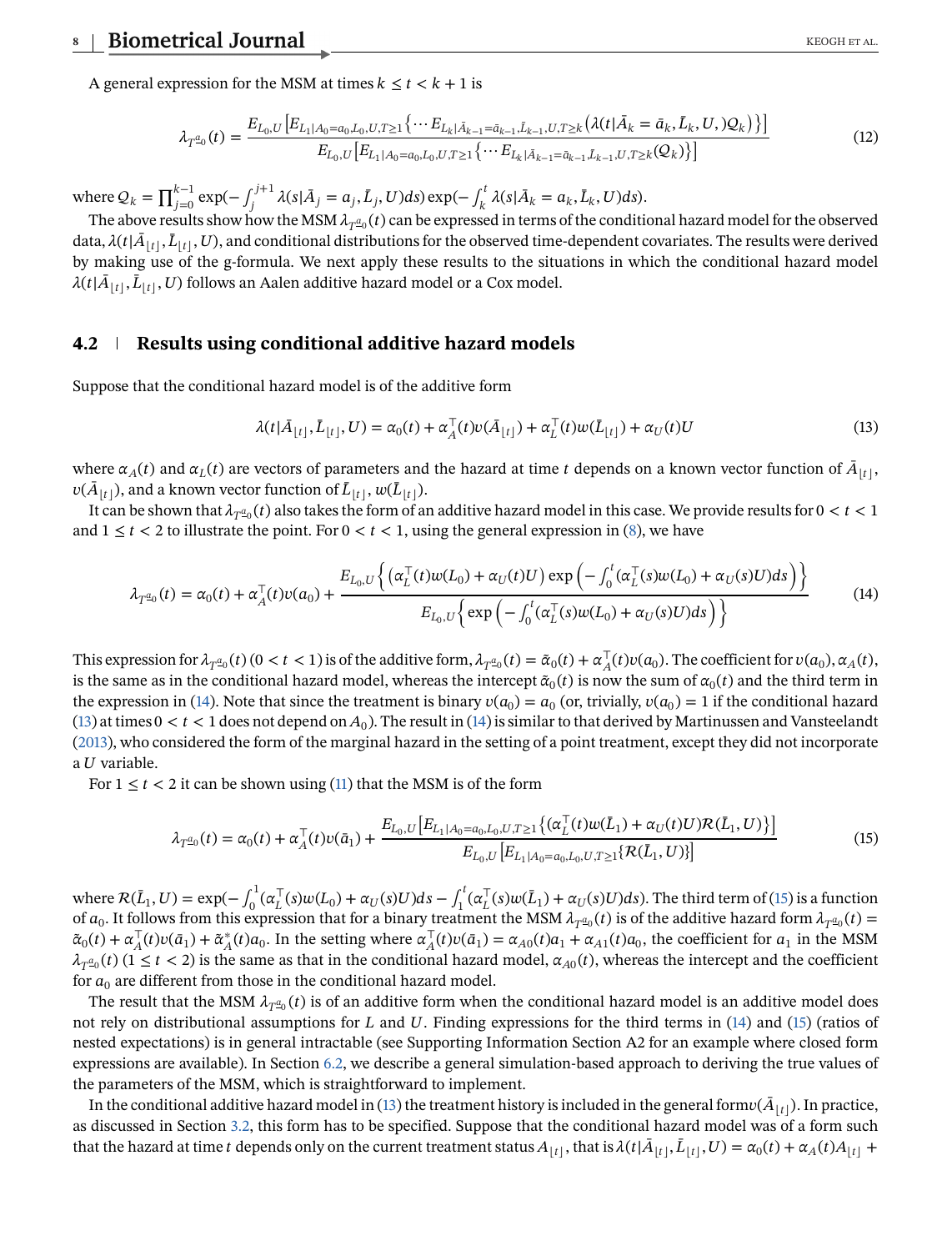<span id="page-8-0"></span> $\alpha_L^{\top}(t)w(L_{\lfloor t\rfloor})+\alpha_U(t)U$ . The result in [\(15\)](#page-7-0) shows that even if the conditional hazard at time  $t$  (1 ≤ t < 2) depends on treat-<br>ment only through the current level at the MSM depends on both  $a_2$  and  $a_1$  for 1 < t ment only through the current level,  $a_1$ , the MSM depends on both  $a_0$  and  $a_1$  for  $1 \le t < 2$ . The intuition behind this result is that  $A_0$  affects  $L_1$  and hence after the averaging over  $L_1$ , the marginal hazard at time  $t (1 \le t < 2)$  depends on  $a_0$ . In general, even if the conditional hazard at time  $t$  depends on treatment only through the current level,  $a_{1t}$ , the MSM depends on the whole history of treatment  $\bar{a}_{1t}$ . In the Supporting Information (Section A3) we extend the results to the setting where the conditional hazard model [\(13\)](#page-7-0) additionally includes interactions between  $A_{\lfloor t\rfloor}$  and  $L_{\lfloor t\rfloor}.$ 

#### **4.3 Results using conditional Cox models**

Suppose instead that the conditional hazard model is of the Cox proportional hazards form

$$
\lambda(t|\bar{A}_{\lfloor t \rfloor}, L_{\lfloor t \rfloor}, U) = \lambda_0(t) \exp \left( \beta_A^{\top} v(\bar{A}_{\lfloor t \rfloor}) + \beta_L^{\top} w(L_{\lfloor t \rfloor}) + \beta_U U \right)
$$
(16)

For  $0 < t < 1$ , using the general expression in [\(8\)](#page-6-0), the MSM takes the form

$$
\lambda_{T^{a_0}}(t) = \lambda_0(t) \exp\left(\beta_A^{\top} v(a_0)\right) \left[ \frac{E_{L_0,U}\left\{\exp\left(\beta_L^{\top} w(L_0) + \beta_U U\right) \exp\left(-\int_0^t \lambda_0(s) e^{\beta_A^{\top} v(a_0) + \beta_L^{\top} w(L_0) + \beta_U U} ds\right)\right\}}{E_{L_0,U}\left\{\exp\left(-\int_0^t \lambda_0(s) e^{\beta_A^{\top} v(a_0) + \beta_L^{\top} w(L_0) + \beta_U U} ds\right)\right\}}\right]
$$
(17)

The ratio of expectations in the third term in the above expression is a complicated function of both t and  $a_0$ , and  $\lambda_{T_c}g_0(t)$ no longer takes the Cox model form. A closed form expression for the third term of (17) is not generally available, even in the setting of bivariate normality for  $L_0$ ,  $U$ .

Similar results to those provided here for the Cox model were derived by Young and Tchetgen Tchetgen [\(2014\)](#page-15-0), who focused on a setting in which events are observed in discrete time. In our setting time-dependent treatment status and covariates are observed at discrete time intervals, but events are observed in continuous time. We discuss the results of Young and Tchetgen Tchetgen [\(2014\)](#page-15-0) further in Section [7.](#page-11-0)

#### **4.4 Summary**

When the conditional hazard model  $\lambda(t|\bar{A}_{t}|, \bar{L}_{t}|, U)$  is additive, we have shown that the MSM  $\lambda_{T_{t}}^{a}(t)$  is also additive.<br>The coefficients for  $\bar{a}$  in the MSM differ from those in the conditional model except The coefficients for  $\bar{a}_t$  in the MSM differ from those in the conditional model except for  $0 < t < 1$ —that is, except up to visit  $k=1$ . The intercepts in the conditional model differ from those in the MSM at all time points. Even if the conditional hazard model depends on treatment only through the current level, the MSM depends on the whole treatment history.

When the conditional hazard model is a Cox model, the MSM is no longer a Cox model; instead it takes a complex form with the effect of  $\bar{a}_k$  on the hazard being a complex function of time.

## **5 SIMULATION ALGORITHM**

It follows from the results of Section [4](#page-5-0) that if longitudinal data are simulated according to a conditional additive hazard model, then the marginal hazard model used in a MSM analysis is also additive and hence can be correctly specified. In this section, we describe an example simulation algorithm which results in a known additive form for the MSM. The data generating mechanism corresponds to the DAG in Figure [1,](#page-2-0) but with event times generated in continuous time. This is intended as a particular illustration of a general approach and the algorithm can easily be modified for other datagenerating mechanisms. In Section [6,](#page-9-0) we illustrate the practical implementation of the algorithm, and R code is provided at https://github.com/ruthkeogh/causal\_sim.

Longitudinal data are generated at 5 visits  $k = 0, \ldots, 4$  for a single time-dependent continuous variable L, for example representing a biomarker, and for a binary treatment  $A$  and continuous variable  $U$ , representing an individual frailty term. The example algorithm uses a conditional hazard of the form  $\lambda(t|\bar{A}_{[t]}, L_{[t]}, U) = \alpha_0 + \alpha_A A_{[t]} + \alpha_L L_{[t]} + \alpha_U U$ . Here we are approximately the conditional hazard and constant coefficients which simplifies the concretion of s focus on constant conditional baseline hazard and constant coefficients, which simplifies the generation of event times. An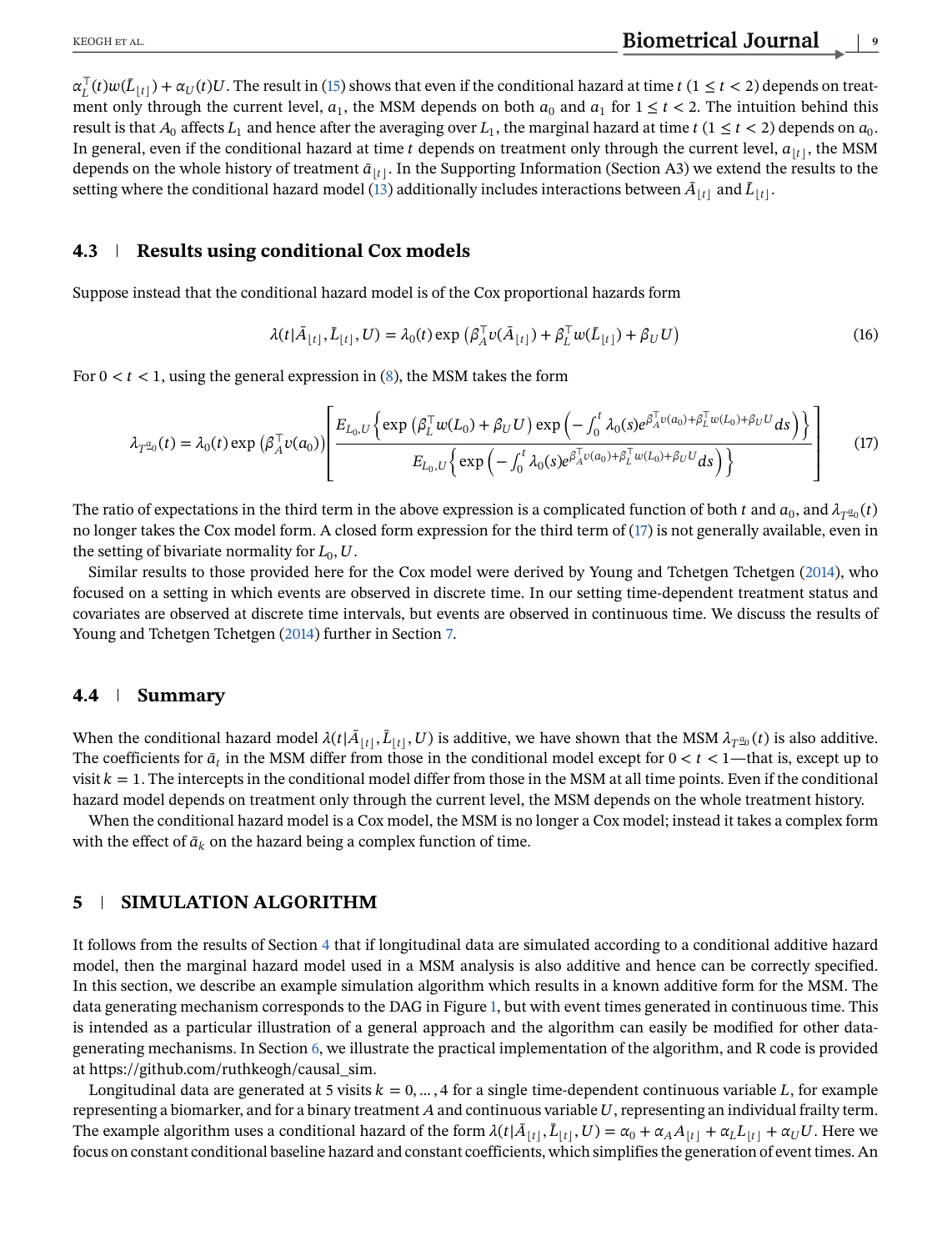<span id="page-9-0"></span>extension of the algorithm to accommodate more complex forms for the hazard is described in the Supporting Information (Section A4), and is based on generating event times from a piecewise exponential distribution. The conditional hazard at time *t* depends on the current values of A and L, but not on past values. The implied form of the MSM is  $\lambda_{T_{-}^{a_0}}(t) = \tilde{\alpha}_0(t) +$  $\sum_{i=1}^{\lfloor t \rfloor}$  $\int_{t=0}^{t_{-1}} \tilde{\alpha}_{Aj}(t) a_{\lfloor t \rfloor -j}.$  In the example algorithm, higher values of the biomarker  $L$  are associated with higher propensity to<br>ceive the treatment and higher hazard. The biomarker value also increases with ti receive the treatment and higher hazard. The biomarker value also increases with time. The treatment lowers the value of L and lowers the hazard. Event times are generated in the range  $0 < T < 5$  and there is administrative censoring at time 5. Other types of right-censoring could be incorporated, and an example with non-administrative censoring is provided in the example R code.

The steps to generate the longitudinal data are as follows for each individual  $i = 1, ..., n$ :

- 1. Generate the individual frailty term  $U$  from a normal distribution with mean 0 and standard deviation 0.1.
- 2. Generate  $L_0$  from a normal distribution with mean U and standard deviation 1.
- 3. Generate  $A_0$  from a Bernoulli distribution with logit Pr( $A_0 = 1|L_0 = -2 + 0.5L_0$ .
- 4. The conditional hazard is  $\lambda(t|\bar{A}_{[t]}, \bar{L}_{[t]}, U) = 0.7 0.2A_{[t]} + 0.05L_{[t]} + 0.05U$ . Event times are generated in the period  $0 < t < 1$  as follows. Eirst generate  $V \sim$  Uniform(0, 1) and calculate  $T^* = -\log(V)/\lambda(t|A, I, II)$  If  $0 < t < 1$  as follows. First generate  $V \sim \text{Uniform}(0, 1)$  and calculate  $T^* = -\log(V)/\lambda(t|A_0, L_0, U)$ . If  $T^* < 1$  the event time is set to be  $T = T^*$ . Individuals with  $T^* \ge 1$  remain at risk of the event at time  $t = 1$ . For individuals who remain at risk of the event at visit time  $k = 1$ :
- 5. Generate  $L_k$  from a normal distribution with mean  $0.8L_{k-1} A_{k-1} + 0.1k + U$  and standard deviation 1.
- 6. Generate  $A_k$  from a Bernoulli distribution with logit Pr( $A_k = 1 | \bar{A}_{k-1}, \bar{L}_k, T \ge k$ ) = -2 + 0.5 $L_k + A_{k-1}$ .<br>
7. Generate, synt times in the period  $k \le t \le k+1$ . First generate  $V_{k-1}$  Uniform(0,1), and a
- 7. Generate event times in the period  $k \le t < k+1$ . First generate  $V \sim \text{Uniform}(0, 1)$  and calculate  $T^* =$  $-\log(V)/\lambda(t|\bar{A}_k, \bar{L}_k, U)$ . If  $T^* < 1$  the event time is set to be  $T = k + T^*$ . Individuals with  $T^* \ge 1$  remain at risk of the event at time  $k+1$ of the event at time  $k + 1$ .
- 8. Repeat steps 5–7 for  $k = 2, 3, 4$ . Individuals who do not have an event time generated in the period  $0 < t < 5$  are administratively censored at time 5.

## **6 SIMULATION ILLUSTRATION**

## **6.1 Methods and estimands**

We illustrate the algorithm described in Section [5](#page-8-0) by generating 1000 simulated data sets for each of  $n = 5000$  individuals. Our theoretical results imply that the conditional data generating mechanism outlined in Section [5](#page-8-0) leads to the correctly specified MSM being of the form  $\lambda_{T^{\underline{a}}_0}(t) = \tilde{\alpha}_0(t) + \sum_{j=0}^{\lfloor t \rfloor} \tilde{\alpha}_{Aj}(t) a_{\lfloor t \rfloor-j}$ . This MSM is fitted to each simulated data set using IPTW (MSM-IPTW). Stabilized weights were used for the IPTW estimation IPTW (MSM-IPTW). Stabilized weights were used for the IPTW estimation and the weights were estimated using logistic regression, with logit Pr( $A_k = 1 | \bar{A}_{k-1}, T \ge k$ ) =  $\gamma_0 + \gamma_A A_{k-1}$  and logit Pr( $A_k = 1 | \bar{L}_k, \bar{A}_{k-1}, T \ge k$ ) =  $\gamma_0 + \gamma_A A_{k-1} + \gamma_L L_k$ (see Supporting Information Section A1). The second model, used in the denominator of the stablised weights, is correctly specified according the data generation mechanism.

The estimands of interest are the cumulative coefficients  $\int_0^t \tilde{\alpha}_0(s)ds$  and  $\int_0^t \tilde{\alpha}_{Aj}(s)ds$   $(j = 0, 1, 2, 3, 4)$  and marginal sur-<br>relaxable lities for two tractment regimes: 'elways treated' ( $\Pr(T^{a_0=1} > t)$ ) and vival probabilities for two treatment regimes: 'always treated'  $(\Pr(T^{\underline{a}_0=1} \geq t))$  and 'never treated'  $(\Pr(T^{\underline{a}_0=0} \geq t))$ . For each<br>estimand we present the mean value of the estimates across simulations at times 1, 2, estimand we present the mean value of the estimates across simulations at times 1, 2, 3, 4, 5 and the corresponding bias. We also obtained the empirical standard errors of the estimates as the standard deviation of the estimates across simulations at times 1, 2, 3, 4, 5. For the bias we obtained Monte Carlo standard errors (Morris et al., [2019\)](#page-15-0). Results are also shown graphically across all time points. Because the analyses are based on a correctly specified MSM and correctly specified models for the weights, we expect the resulting estimates to be approximately unbiased.

## **6.2 Obtaining true values**

To calculate the bias we need to know the true values of the estimands. We recommend a simulation-based approach. This involves generating longitudinal data in a similar way to that described in the algorithm but for a large 'randomized controlled trial' (RCT) where the relationships between the variables are the same as in the observational study (Figure [1\)](#page-2-0), with the exception that  $L_k$  does not affect  $A_k$ . Instead,  $A_k$  is set by intervention to the fixed value determined by the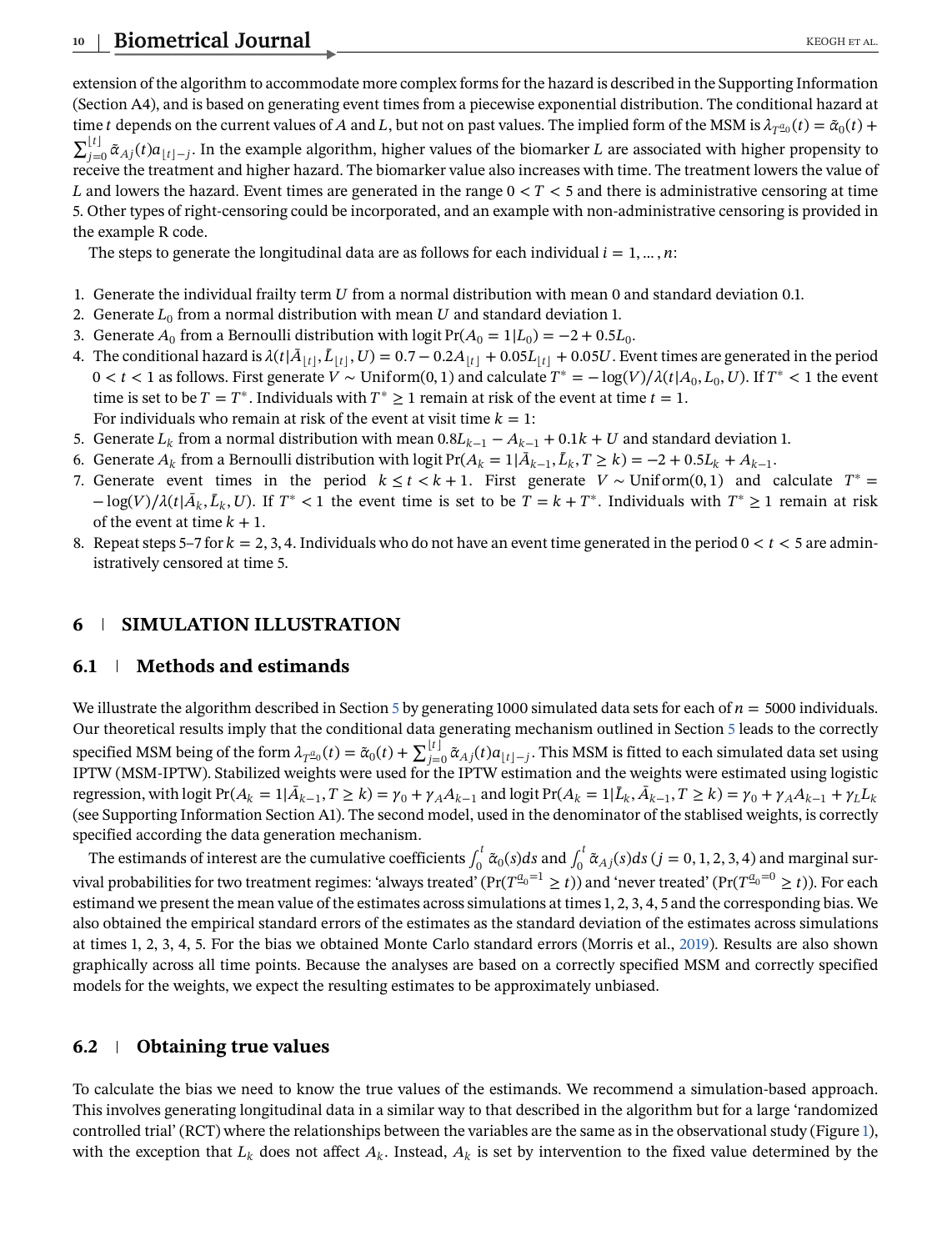|                                                                                           |                                                                                           | <b>MSM-IPTW</b> |                  |  |  |
|-------------------------------------------------------------------------------------------|-------------------------------------------------------------------------------------------|-----------------|------------------|--|--|
|                                                                                           |                                                                                           | Mean estimate   | <b>Bias</b>      |  |  |
| <b>Time</b>                                                                               | True value                                                                                | (Empirical SE)  | (Monte Carlo SE) |  |  |
| Cumulative coefficient $\int_0^t \tilde{\alpha}_0(s)ds$                                   |                                                                                           |                 |                  |  |  |
| 1                                                                                         | 0.700(0.009)                                                                              | 0.699(0.016)    | $-0.001(0.000)$  |  |  |
| 2                                                                                         | 1.408(0.016)                                                                              | 1.407(0.028)    | $-0.000(0.001)$  |  |  |
| 3                                                                                         | 2.128(0.026)                                                                              | 2.129(0.045)    | 0.002(0.001)     |  |  |
| 4                                                                                         | 2.863(0.040)                                                                              | 2.867(0.070)    | 0.003(0.002)     |  |  |
| 5                                                                                         | 3.623(0.058)                                                                              | 3.630(0.110)    | 0.007(0.003)     |  |  |
| Cumulative coefficient $\int_0^t \tilde{\alpha}_{A0}(s)ds$                                |                                                                                           |                 |                  |  |  |
| $\mathbf{1}$                                                                              | $-0.198(0.010)$                                                                           | $-0.199(0.037)$ | $-0.001(0.001)$  |  |  |
| $\overline{2}$                                                                            | $-0.396(0.017)$                                                                           | $-0.397(0.065)$ | $-0.000(0.002)$  |  |  |
| 3                                                                                         | $-0.594(0.023)$                                                                           | $-0.592(0.100)$ | 0.001(0.003)     |  |  |
| 4                                                                                         | $-0.790(0.033)$                                                                           | $-0.788(0.150)$ | 0.002(0.005)     |  |  |
| 5                                                                                         | $-0.987(0.042)$                                                                           | $-0.968(0.231)$ | 0.018(0.007)     |  |  |
|                                                                                           | Cumulative coefficient $\int_0^t \tilde{\alpha}_{A1}(s)ds$ (equal to zero for $t \le 1$ ) |                 |                  |  |  |
| 2                                                                                         | $-0.098(0.013)$                                                                           | $-0.102(0.057)$ | $-0.004(0.002)$  |  |  |
| 3                                                                                         | $-0.195(0.021)$                                                                           | $-0.206(0.096)$ | $-0.011(0.003)$  |  |  |
| 4                                                                                         | $-0.291(0.030)$                                                                           | $-0.303(0.155)$ | $-0.013(0.005)$  |  |  |
| 5                                                                                         | $-0.386(0.039)$                                                                           | $-0.390(0.245)$ | $-0.005(0.008)$  |  |  |
| Cumulative coefficient $\int_0^t \tilde{\alpha}_{A2}(s)ds$ (equal to zero for $t \le 2$ ) |                                                                                           |                 |                  |  |  |
| 3                                                                                         | $-0.077(0.017)$                                                                           | $-0.076(0.078)$ | 0.001(0.002)     |  |  |
| 4                                                                                         | $-0.153(0.027)$                                                                           | $-0.153(0.139)$ | 0.000(0.004)     |  |  |
| 5                                                                                         | $-0.228(0.039)$                                                                           | $-0.222(0.232)$ | 0.006(0.007)     |  |  |
|                                                                                           | Cumulative coefficient $\int_0^t \tilde{\alpha}_{A3}(s)ds$ (equal to zero for $t \le 3$ ) |                 |                  |  |  |
| 4                                                                                         | $-0.060(0.021)$                                                                           | $-0.061(0.115)$ | $-0.001(0.004)$  |  |  |
| 5                                                                                         | $-0.121(0.035)$                                                                           | $-0.128(0.211)$ | $-0.007(0.007)$  |  |  |
| Cumulative coefficient $\int_0^t \tilde{\alpha}_{A4}(s)ds$ (equal to zero for $t \le 4$ ) |                                                                                           |                 |                  |  |  |
| 5                                                                                         | $-0.047(0.028)$                                                                           | $-0.039(0.176)$ | 0.008(0.006)     |  |  |
|                                                                                           |                                                                                           |                 |                  |  |  |

**TABLE 1** Cumulative coefficients at times 1–5: true values, mean of the estimates (and empirical SE) obtained using MSM-IPTW from 1000 simulations, and bias in the estimates (and Monte Carlo SE) obtained using MSM-IPTW

treatment regime. With 5 visit times and a binary treatment, there are  $2^5 = 32$  possible longitudinal treatment regimes. We generated trial data with  $m = 1000$  individuals assigned to each of the 32 possible treatment regimes. The 1000 values of  $L_0$  were generated once and set to be the same in each regime. The trial therefore contains in total 32,000 individuals. We simulated 1000 trials. The correctly specified MSM was fitted in each simulated trial data set without any weights since there is no time-dependent confounding in the trial data there is no need for any weights. This provides estimates of the cumulative coefficients  $\int_0^1 \tilde{\alpha}_0(s)ds$ ,  $\int_0^1 \tilde{\alpha}_{A_j}(s)ds$ ,  $j = 0, ..., 4$ . Estimates of marginal survival probabilities in the 'always treated' and 'never treated' groups were obtained using [\(6\)](#page-5-0). Note that the surv directly estimated using simple proportions from the RCT data, since there is only administrative censoring. This is shown in the example code provided. The true values of the estimands were taken to be the average of the estimates obtained from the large randomized trials across the 1000 simulated data sets.

## **6.3 Results**

The results from the simulation illustration are shown in Tables 1 and [2](#page-11-0) and Figures [2](#page-12-0) and [3.](#page-13-0) The estimated cumulative coefficients from the MSM are approximately unbiased. The small bias in some of the cumulative coefficients is thought to be due to finite sample bias, and the plots show that it is negligible. The same applies for the survival probabilities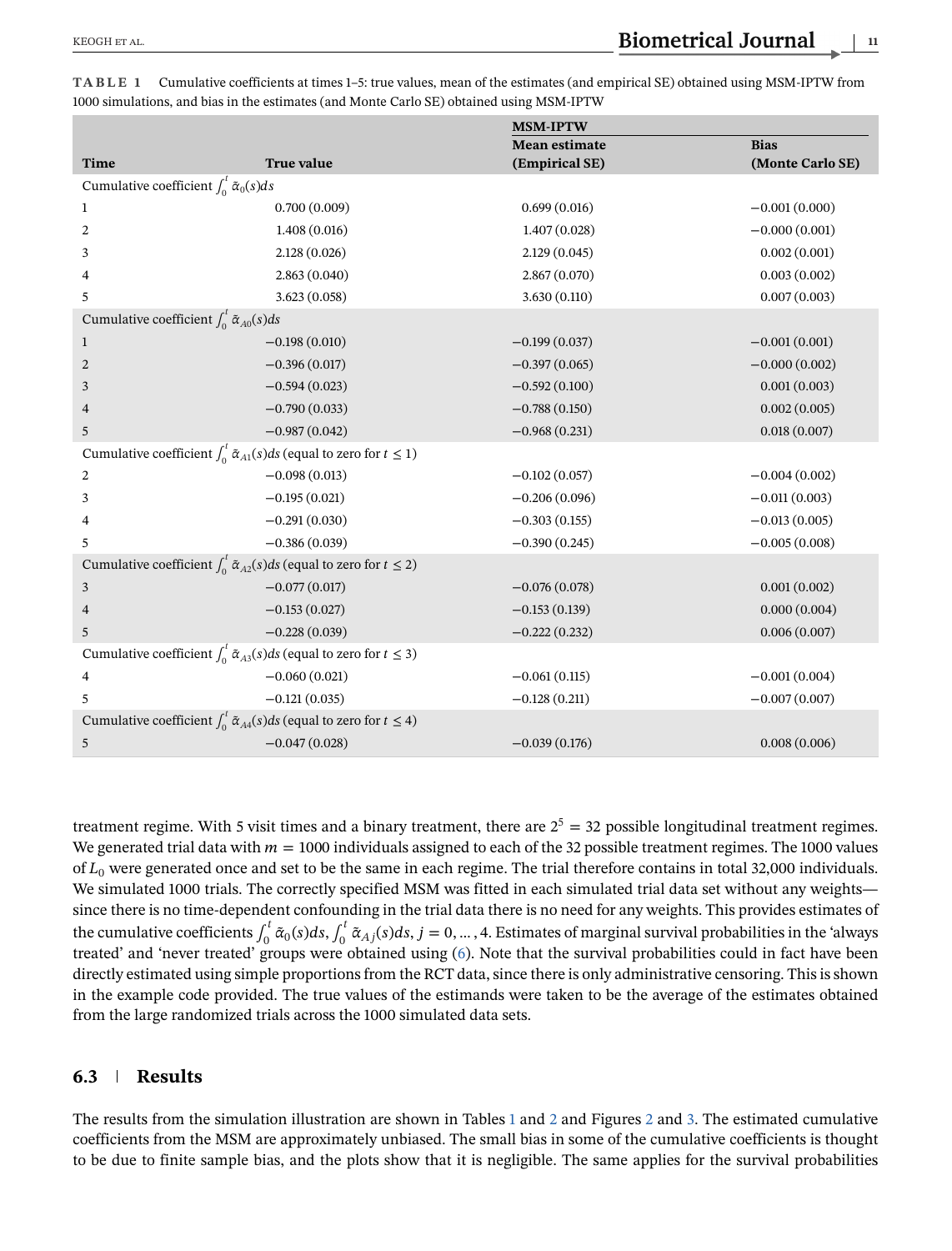<span id="page-11-0"></span>**TABLE 2** Survival probabilities for the treatment regimes 'never treated' and 'always treated' at times 1–5: true values, mean of the estimates (and empirical SE) obtained using MSM-IPTW from 1000 simulations, and bias in the estimates (and Monte Carlo SE) obtained using MSM-IPTW

|                                                   |                   | <b>MSM-IPTW</b>      |                  |
|---------------------------------------------------|-------------------|----------------------|------------------|
|                                                   |                   | <b>Mean estimate</b> | <b>Bias</b>      |
| Time                                              | <b>True value</b> | (Empirical SE)       | (Monte Carlo SE) |
| Never treated: $Pr(T_{\neg}^{a_{0}=0} \geq t)$    |                   |                      |                  |
| $\mathbf{1}$                                      | 0.497             | 0.497(0.008)         | 0.000(0.000)     |
| 2                                                 | 0.245             | 0.245(0.007)         | 0.000(0.000)     |
| 3                                                 | 0.119             | 0.119(0.005)         | $-0.000(0.000)$  |
| 4                                                 | 0.057             | 0.057(0.004)         | $-0.000(0.000)$  |
| 5                                                 | 0.027             | 0.027(0.003)         | $-0.000(0.000)$  |
| Always treated: $Pr(T^{\underline{a}_0=1} \ge t)$ |                   |                      |                  |
| $\mathbf{1}$                                      | 0.606             | 0.607(0.021)         | 0.001(0.001)     |
| $\overline{2}$                                    | 0.401             | 0.404(0.031)         | 0.003(0.001)     |
| 3                                                 | 0.283             | 0.288(0.040)         | 0.005(0.001)     |
| $\overline{4}$                                    | 0.208             | 0.216(0.051)         | 0.007(0.002)     |
| 5                                                 | 0.157             | 0.165(0.066)         | 0.009(0.002)     |

under the 'always treated' and 'never treated' regimes, which are derived from the cumulative coefficients. The cumulative coefficients are imprecisely estimated, resulting in a large pointwise confidence intervals for the survival curves.

### **7 DISCUSSION**

In this paper, we have provided results on the link between the conditional models used in the simulation of longitudinal and time-to-event data and the MSMs used in causal inference investigations to estimate the marginal effects of longitudinal treatment regimes on time-to-event outcomes. We have shown (Section [4\)](#page-5-0) that when data are generated under an additive conditional hazard model, the form of the MSM is also additive. By contrast, when data are generated under a conditional Cox model, the form of the MSM is not a Cox model and in fact takes a complex non-standard form. Also, we have described in detail how to simulate longitudinal and time-to-event data based on the additive hazard model (Section [5\)](#page-8-0). We illustrated the simulation algorithm (Section [6\)](#page-9-0), firstly to provide a template for other researchers, and secondly as a validation of the theoretical results in Section [4.2.](#page-7-0)

Our results and simulation algorithm will help other researchers in the conduct of simulation studies to assess performance of methods under different conditions and to compare properties of different methods. Assessment and comparison of causal inference methods is rarely happening up to now and some comparisons are flawed. Karim et al. [\(2018\)](#page-15-0) compared results from an analysis using a Cox MSM with an alternative sequential Cox approach described by Gran et al. [\(2010\)](#page-14-0). However they compared estimands (hazard ratios) from a marginal model with those from a conditional model, concluding incorrectly that the sequential Cox approach provides biased estimates. Gran and Aalen [\(2019\)](#page-14-0) pointed out that Karim et al. [\(2018\)](#page-15-0) had not made a fair comparison of the two approaches, firstly because they compared marginal with conditional estimands and secondly because the data generating procedure did not ensure that models were correctly specified under the two approaches.

The results in Section [4](#page-5-0) were derived using the g-formula to express the MSM in terms of conditional models for the observed data. As noted in Sections [1](#page-1-0) and [3.2,](#page-4-0) MSMs can be estimated using observed data using IPTW or the gformula, under the assumptions outlined in Section [3.2.](#page-4-0) In the simulation illustration in Section [6,](#page-9-0) we focused on the IPTW approach, which is the most popular (Clare et al., [2018\)](#page-14-0). The general results can also be used to ascertain the form of the correctly specified MSM when using a g-formula analysis with particular specifications for the conditional models. In future work, it would be of interest to compare the efficiency of estimates of survival probabilities (for example) obtained using MSMs estimated using IPTW and using the g-formula. Our simulation algorithm could be employed for this purpose, and would enable us to ensure that all models used in the analyses were correctly specified according to the data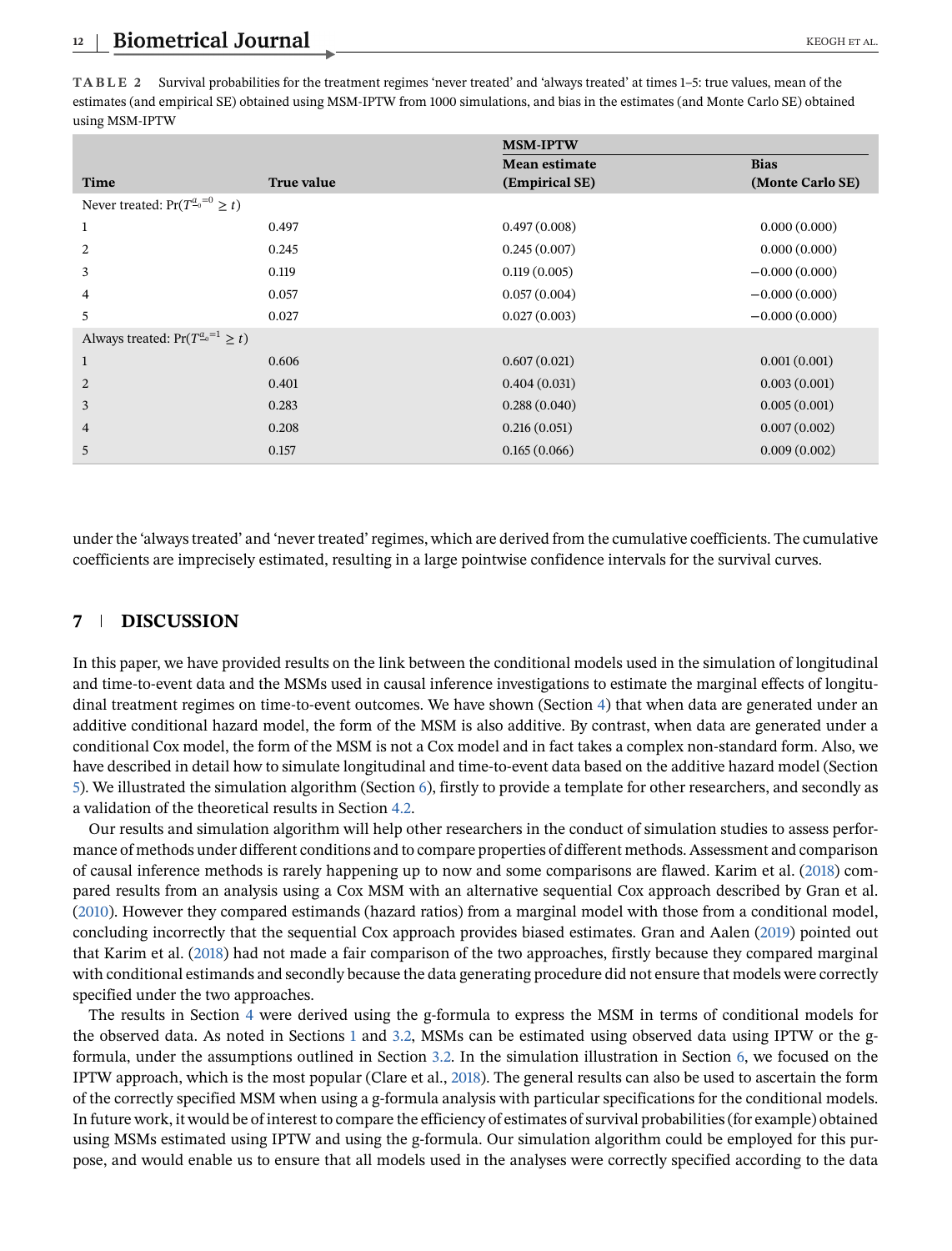<span id="page-12-0"></span>

**FIGURE 2** Cumulative coefficients: true values, estimates obtained using MSM-IPTW from 1000 simulated data sets (faded grey lines), and mean estimated cumulative coefficients using MSM-IPTW

generating mechanism, including the MSM, the conditional models used in the g-formula analysis, and the propensity score models used in the IPTW analysis.

Our results also highlight the benefits of the additive hazard model for use in causal inference research, which result from its collapsibility property. More causal inference methods are emerging that make use of the additive hazard model for this reason, for example Seaman et al. [\(2019\)](#page-15-0); Ryalen et al. [\(2019\)](#page-15-0); Aalen et al. [\(2019\)](#page-14-0). Our work adds to earlier results on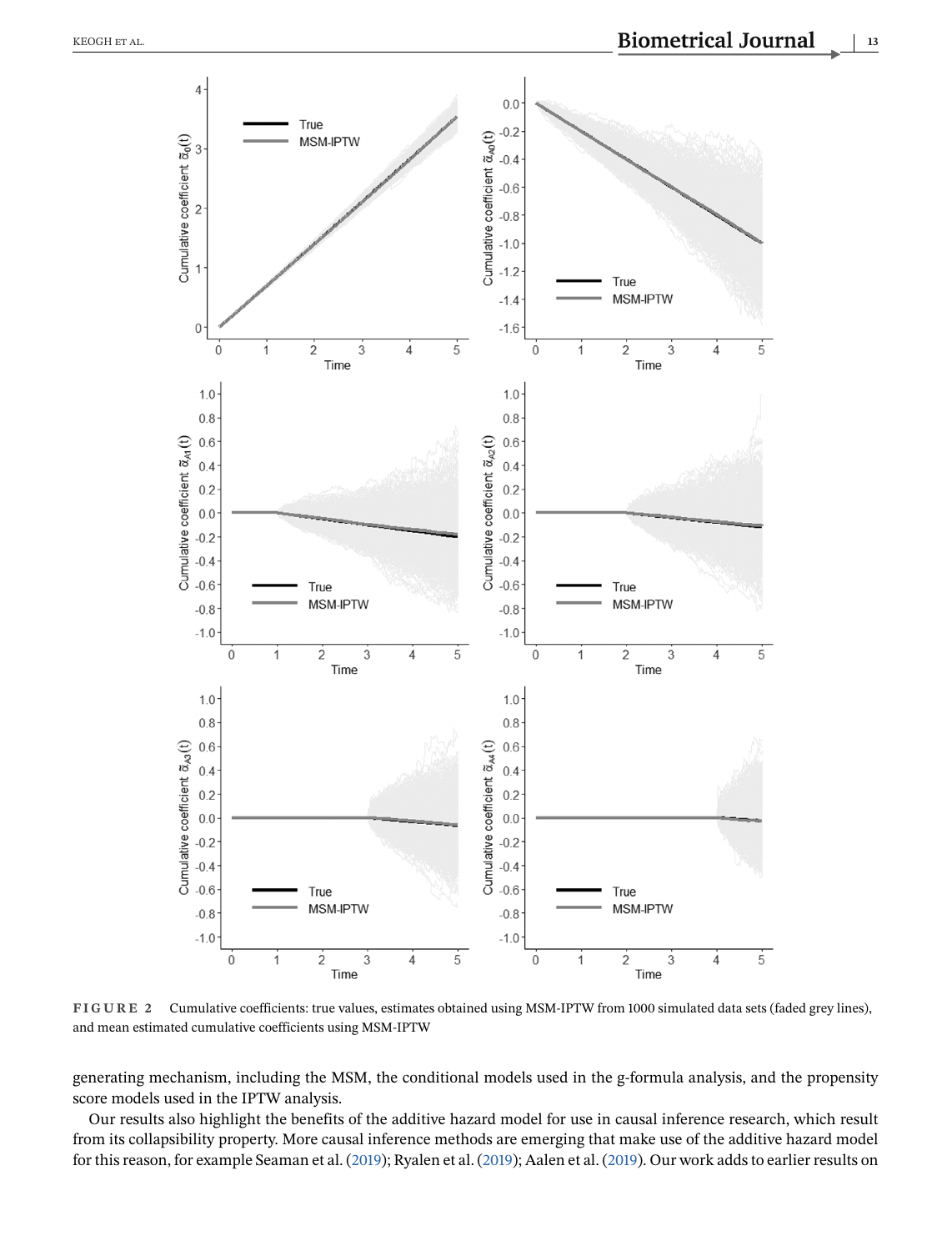<span id="page-13-0"></span>

**FIGURE 3** Survival curves for the treatment regimes 'never treated' and 'always treated': true survival curves, estimated survival curves obtained using MSM-IPTW from 1000 simulated data sets (faded grey lines), and the mean estimated survival curves using MSM-IPTW

how to simulate from MSMs in the setting of longitudinal and time-to-event data by Havercroft and Didelez [\(2012\)](#page-15-0), Young et al. [\(2010\)](#page-15-0), and Young and Tchetgen Tchetgen [\(2014\)](#page-15-0), who all focused on proportional hazards models. The approach of Havercroft and Didelez [\(2012\)](#page-15-0) was restricted to a setting similar to that depicted in our DAG in Figure [1,](#page-2-0) but with the direct arrow from  $L_k$  to  $Y_{k+1}$  omitted. This is likely to be unrealistic for most purposes. Also, their algorithm does not generate the data depicted in the DAG in the natural sequential way. Young and Tchetgen Tchetgen [\(2014\)](#page-15-0) provided results for the Cox model, which are related to those given in Section [4.3,](#page-8-0) but in a less general situation. They showed that the form of the MSM can be derived under certain conditions. Their results focused on a situation in which the conditional hazard at time *t* depends on  $A_{\lfloor t \rfloor}$ ,  $A_{\lfloor t \rfloor-1}$  and  $L_{\lfloor t \rfloor}$ , but not additionally on the further history  $L_{\lfloor t \rfloor-1}$  or  $\overline{A}_{\lfloor t \rfloor-2}$ , and in which the distribution of  $I_{\lfloor t \rfloor}$  depends on  $A_{\lfloor t \rfloor}$ distribution of  $L_{k+1}$  depends on  $A_k$  but not on  $\bar{L}_k$  or  $\bar{A}_{k-1}$ . Certain results also required a probit model for the conditional distribution of  $\bar{L}$ , or the assumption that the event of interest is rare. distribution of  $L_k$  or the assumption that the event of interest is rare. The earlier work of Young et al. [\(2010\)](#page-15-0) derived data generating conditions under which a Cox MSM, a structural nested cumulative failure time model (Picciotto et al., [2012\)](#page-15-0) and a structural nested accelerated failure time model (Robins, [1992\)](#page-15-0) can coincide, enabling fair comparison of the three approaches.

While the linear form of the additive hazard model brings advantages, there are also drawbacks. The additive hazard model does not restrict the hazard to be non-negative, which in turn can result in survival probabilities derived from the fitted hazard model being greater than 1. When the hazard depends on continuous covariates it may be impossible to guarantee that the hazard is always positive in simulated data, but model parameter values can be chosen so that a negative hazard is very unlikely. In preliminary investigations for our simulation, we tried different values for the parameters of the hazard model and the parameters determining the distribution of  $L_k$ , which affects the hazard, and chose parameter values for the example simulation algorithm and simulation illustration so that the probability of obtaining a negative hazard was negligible. We recommend that researchers using this approach perform similar investigations to ensure that their simulation procedure results in only a small probability of seeing a negative hazard. In the example simulation algorithm, we include a line that sets the hazard to 0 when, as happens with small probability, the hazard is negative.

We focused in this paper on a simplified setting with no loss-to-follow-up except through administrative censoring. The general results apply also when there are other types of right-censoring, including censoring that depends on timedependent treatment status or covariates, because the compatibility of the MSM with the conditional data generating mechanism is not affected by censoring. When fitting the MSM, censoring that depends on treatment or covariates can be handled through inverse probability of censoring weights, which are multiplied together with the inverse probability of treatment weights. In the R code we provide an example that includes non-administrative censoring.

It is straightforward to extend our simulation algorithm to incorporate more than one  $L$  variable, and even to more than one treatment variable. We focused on a binary treatment, though the results extend in theory to continuous treatments (e.g. dose). However, estimating MSMs using IPTW is not generally recommended for use with continuous exposures,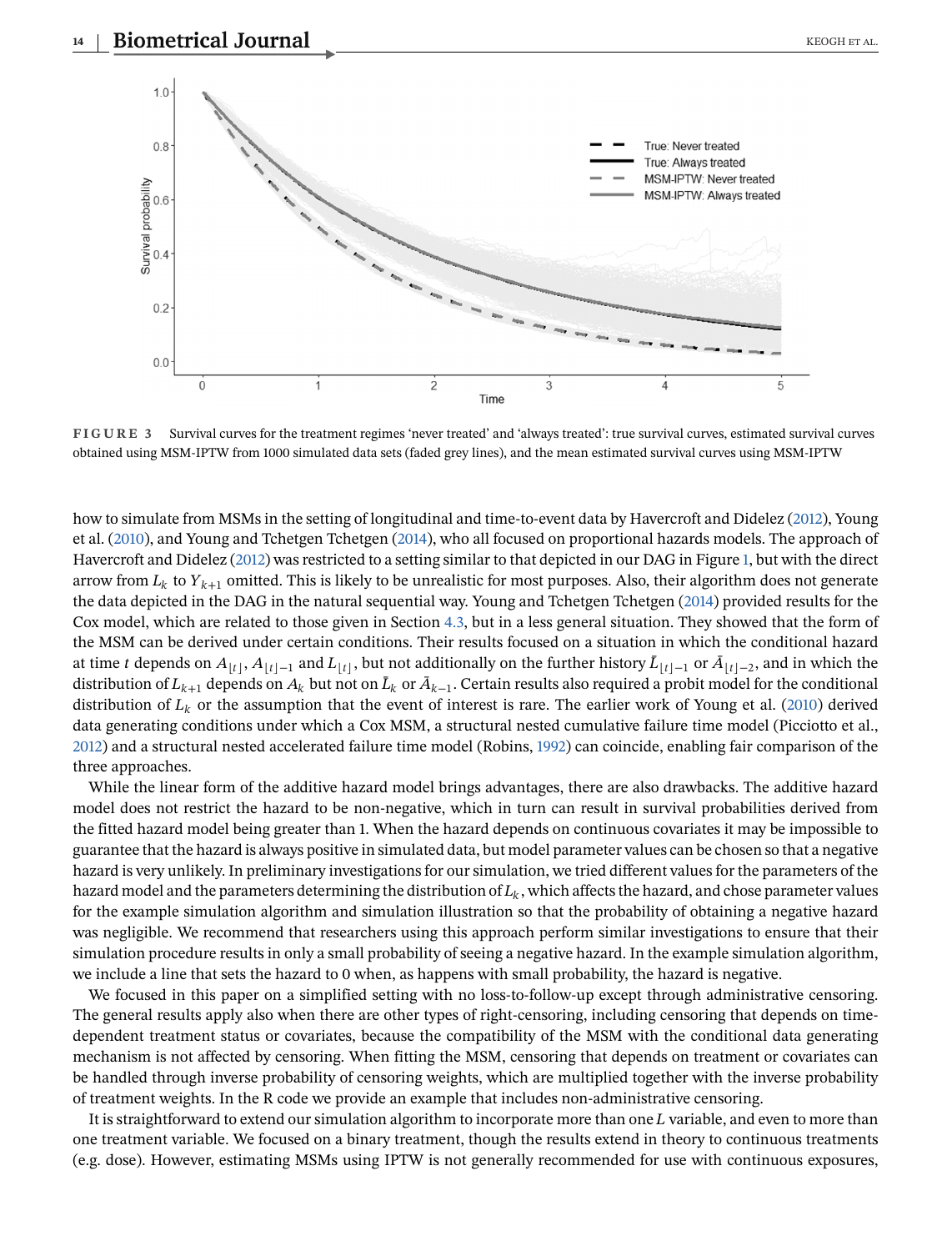<span id="page-14-0"></span>since it is difficult to specify a correct distribution for the continuous treatment and even mild incorrect specification of the weights model can have significant impact on estimates (Goetgeluk et al., 2008; Naimi et al., [2014\)](#page-15-0). We focused on a setting in which the visits times are regular and the same for all individuals. This is not representative of many of the observational data sets faced in practice, for example from electronic health records. Most causal inference methods for longitudinal and time-to-event data have also focused on this simplified setting. However, recent work has been done to extend to the setting where visits time may be at non-regular intervals and differ across individuals, by Ryalen et al. [\(2019\)](#page-15-0) who use MSMs based on additive hazard models, and by Seaman et al. [\(2019\)](#page-15-0), who use structural nested cumulative survival time models. It would be of interest to extend our simulation algorithm to this situation to enable comparisons involving these emerging methods. Finally, we focused on a situation with a single event of interest, such as death. It would also be of interest to extend our results to situations with recurrent events or competing risks following recent developments in this area (Young et al., [2020\)](#page-15-0), therefore enabling simulation investigations to assess causal inference methods available for these more complex scenarios.

## **ACKNOWLEDGMENTS**

RHK is funded by a UK Research & Innovation Future Leaders Fellowship (MR/S017968/1), SRS by MRC programme grant MC\_UU\_00002/10, and JMG by the Research Council of Norway (Grant No. 273674).<br>CONFLICT\_OF\_INTEREST

## **CONFLICT OF INTEREST**

The authors have declared no conflict of interest.

## **OPEN RESEARCH BADGES**

This article has earned an Open Data badge for making publicly available the digitally-shareable data necessary to reproduce the reported results. The data is available in the Supporting Information section.

This article has earned an open data badge "**Reproducible Research**" for making publicly available the code necessary to reproduce the reported results. The results reported in this article could fully be reproduced.

#### **ORCID**

*Ruth H. Keogh* <https://orcid.org/0000-0001-6504-3253> **Shaun R. Seaman** <https://orcid.org/0000-0003-3726-5937> *Stijn Vansteelandt* <https://orcid.org/0000-0002-4207-8733>

## **REFERENCES**

Aalen, O. (1989). A linear regression model for the analysis of life times. *Statistics in Medicine*, *8*, 907–925.

Aalen, O., Borgan, Ø., & Gjessing, H. (2008). *Survival and event history analysis: A process point of view*. Springer.

- Aalen, O., Cook, R., & Røysland, K. (2015). Does Cox analysis of a randomized survival study yield a causal treatment effect? *Lifetime Data Analysis*, *21*, 579–593.
- Aalen, O., Stensrud, M., Didelez, V., Daniel, R., Røysland, K., & Strohmaier, S. (2019). Time-dependent mediators in survival analysis: Modeling direct and indirect effects with the additive hazards model? *Biometrical Journal*, *62*(3), 532–549.
- Clare, P., Dobbins, T., & Mattick, R. (2018). Causal models adjusting for time-varying confounding—A systematic review of the literature. *International Journal of Epidemiology*, *48*(1), 254–265 .
- Cole, S.& Hernán, M. (2008). Constructing inverse probability weights for marginal structural models. *American Journal of Epidemiology*, *168*, 656–664.
- Cox, D. (1972). Regression models and life-tables. *Journal of the Royal Statistical Society (Series B)*, *34*, 187–220.
- Daniel, R., Cousens, S., De Stavola, B., Kenward, M., & Sterne, J. (2013). Methods for dealing with time-dependent confounding. *Statistics in Medicine*, *32*, 1584–1618.
- Daniel, R., De Stavola, B., & Cousens, S. (2011). gformula: Estimating causal effects in the presence of time-varying confounding or mediation using the g-computation formula. *Stata Journal*, *11*, 479–517.
- Goetgeluk, S., Vansteelandt, S., & Goetghebeur, E. (2008). Estimation of controlled direct effects. *Journal of the Royal Statistical Society (Series B)*, *70*, 1049–1066.
- Gran, J., & Aalen, O. (2019). Letter to the Editor: Comparison of statistical approaches dealing with time-dependent confounding in drug effectiveness studies (SMMR, Vol. 27, Issue 6, 2018). *Statistical Methods in Medical Research*, *28*, 321–322.
- Gran, J., Røysland, K., Wolbers, M., Didelez, V., Sterne, J., Ledergerber, B., Furrer, H., Von Wyl, V., & Aalen, O. (2010). A sequential Cox approach for estimating the causal effect of treatment in the presence of time-dependent confounding applied to data from the swiss HIV cohort study. *Statistics in Medicine*, *29*, 2757–2768.